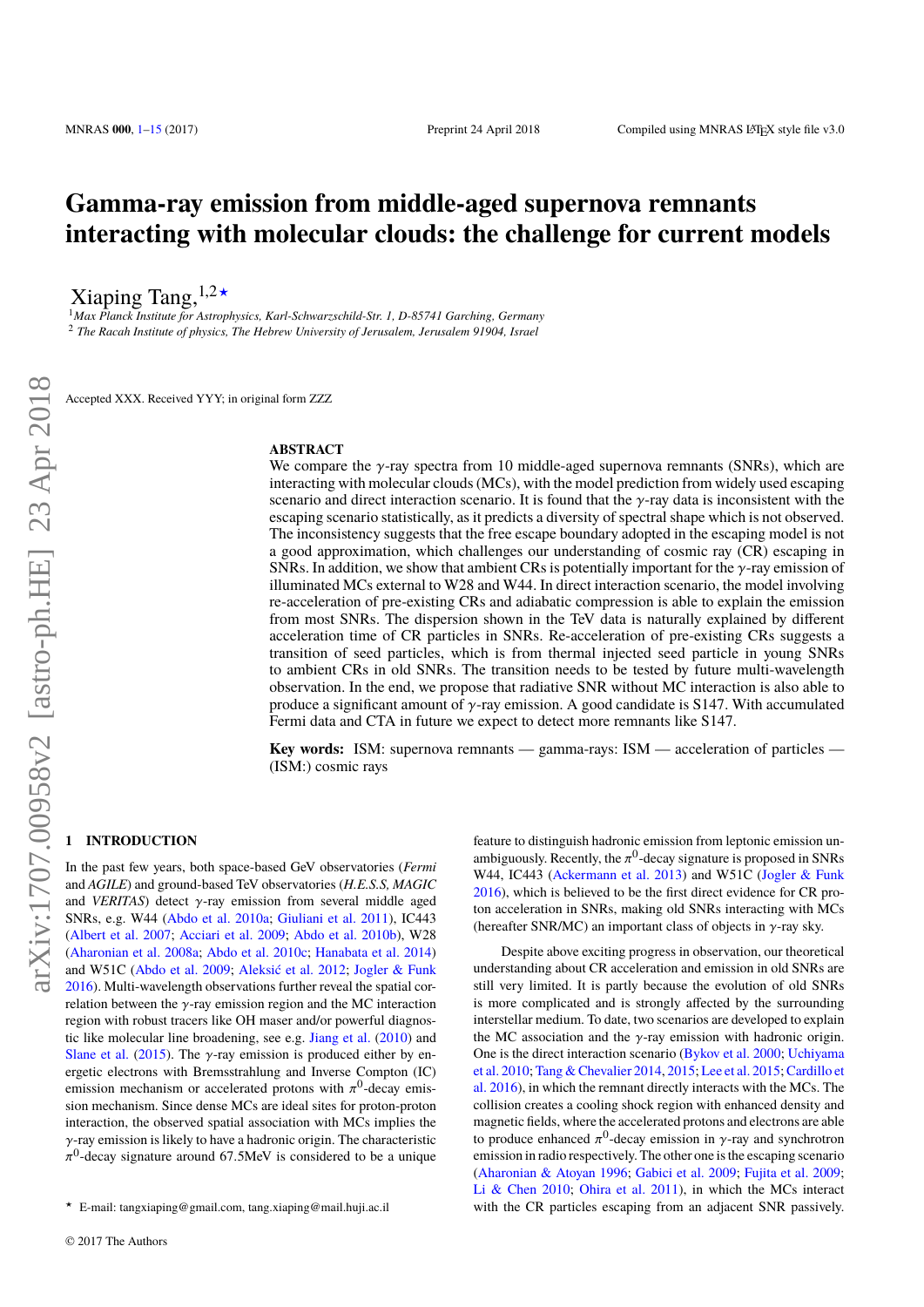Due to the high density and magnetic fields in the MCs, runaway CR protons and electrons are able to illuminate the clouds in  $\gamma$ ray with  $\pi^0$ -decay emission and in radio with synchrotron emission<br>respectively. In the following discussion, the non-thermal particles respectively. In the following discussion, the non-thermal particles in the vicinity of a SNR are referred to as CR particles while the pre-existing CR background is instead referred to as ambient CRs.

The growing number of SNR/MC detected in  $\gamma$ -ray enable us to investigate their physical properties in general and put better constraint on the theoretical models. Previous studies about  $\gamma$ -ray emission in SNR/MC focus on the individual source. In this work, we compare the γ-ray spectra of 10 SNR/MC in the First *Fermi* SNR Catalog [\(Acero et al.](#page-12-25) [2016\)](#page-12-25) to obtain deeper insight into the physical origin of the  $\gamma$ -ray emission. As a first attempt, in this study, we mainly focus on the shape of  $\gamma$ -ray spectra without providing detailed modeling for each individual SNR/MC.

In section [2,](#page-1-0) we present the  $\gamma$ -ray spectra from a sample of 10 SNR/MC and then discuss the interesting features shown in the spectra. In section [3](#page-3-0) and [4,](#page-6-0) we discuss the escaping scenario and the direct interaction scenario in detail respectively. We start with a brief introduction to the scenario and then compare the model spectrum with observation to gain more insight into the origin of  $\gamma$ -ray emission. Section [5](#page-11-0) is the discussion section.

#### <span id="page-1-0"></span>**2 COMPARISON OF** γ**-RAY SPECTRUM**

Based on the spatial overlap of *Fermi* detection and the radio extension of known SNRs, *Fermi* collaboration classified 30 sources as likely GeV SNRs in their First Supernova Remnant Catalog [\(Acero](#page-12-25) [et al.](#page-12-25) [2016\)](#page-12-25). According to multi-wavelength observation, 11 of the 30 sources are further identified as SNR/MC. In this paper, we focus on 10 of the 11 SNR/MC, as HB21 in the 1st *Fermi* SNR catalog was not detected in the recent work by [Ackermann et al.](#page-12-26) [\(2017\)](#page-12-26).

#### <span id="page-1-3"></span>**2.1** γ**-ray spectrum from 10 SNR/MC**

In Fig. [1,](#page-2-0) we present the  $\gamma$ -ray flux (upper panel) and luminosity (middle panel) of 10 SNR/MC with data available in the literature. The distances of all SNR/MC are taken from Table 6 in [Acero et al.](#page-12-25) [\(2016\)](#page-12-25). For W28, only the emission from the northern part of the remnant, which is spatially overlapped with HESS J1801–233, is plotted. In the lower panel, we scale the  $\gamma$ -ray flux around 1GeV to be ~  $10^{-10}$  erg s<sup>-1</sup>cm<sup>-2</sup> to compare the shape of all 10 SNR/MC spectra. Statistical error bars are also included in the lower panel to demonstrate the comparison more clearly.

According to Fig. [1,](#page-2-0) most of the  $\gamma$ -ray spectra peak at a few GeV. Below ∼ 1GeV, the spectra is characterized by a rising feature, which is consistent with the  $\pi^0$ -decay signature. Above ∼ 1GeV, the spectra start to steepen and follow roughly a power law profile with spectra start to steepen and follow roughly a power law profile with no clear sign for an exponential like cutoff. The GeV emission data from *Fermi* and *AGILE* appear to be smoothly connected with the TeV emission data from *H.E.S.S, MAGIC* and *VERITAS* except W30 and W41, which implies that the GeV and TeV emission are probably generated at the same region with the same emission mechanism.

In W30<sup>[1](#page-1-1)</sup> (G8.7-0.1) and W41<sup>[2](#page-1-2)</sup> (G23.3-0.3), the TeV emission is much harder than the GeV emission and is spatially overlapped with a PWN in the vicinity of SNR/MC [\(Ajello et al.](#page-12-27) [2012;](#page-12-27)

[H.E.S.S. Collaboration et al.](#page-12-28) [2015b\)](#page-12-28). It is possible that the excess of TeV emission is due to a PWN in the line of sight. Multi-wavelength observation of the two remnants is needed in future to distinguish the contribution from the PWN. In addition, the low energy spectrum of W41 doesn't show the rising feature, which might be because the low energy emission from W41 is not dominated by  $\pi^0$ -decay.<br>  $G3577-0.1$  and W44 are not detected in the TeV band.

G357.7-0.1 and W44 are not detected in the TeV band. The GeV flux of G357.7-0.1 is lower than the majority of SNR/MC. Hence, the TeV emission of G357.7-0.1 may have similar slope as the other SNR/MC, but is still below the detection limit. W44 is a well-known SNR/MC and is very bright in the GeV band. The nondetection of TeV emission in W44 indicates that its TeV spectrum is much softer than the other SNR/MC. In section [4.6,](#page-10-0) we provide a possible explanation to the lack of TeV detection in W44.

The γ-ray luminosity of all 10 SNR/MC at 1GeV varies from<br>  $10^{34}$  erg s<sup>-1</sup> to  $10^{36}$  erg s<sup>-1</sup>. The diversity in γ-ray luminosity is<br>
probably the result of different MC environments or/and different probably the result of different MC environments or/and different physical properties of SNRs.

To explore the origin of observed hadronic like emission, we perform maximum likelihood fittings of the  $\gamma$ -ray data with both a power law (PL) and a smoothly broken power law (BPL) proton spectrum in the momentum space. The BPL proton spectrum as a function of momentum is assumed to be

$$
\frac{dN_p}{dp} \propto p^{-\alpha_1} \left[ 1 + \left( \frac{p}{p_{br}} \right)^{(\alpha_2 - \alpha_1)/w} \right]^{-w},\tag{1}
$$

where  $p_{br}$  is the break momentum,  $\alpha_1$  and  $\alpha_2$  are power law index below and above the break respectively. w determines the smoothness of the break and is fixed at 0.1 as in [Ackermann et al.](#page-12-13) [\(2013\)](#page-12-13).

It is found that 5 SNR/MC prefer a BPL proton spectrum, which are presented in Table [1.](#page-2-1) Moreover, all 5 SNR/MC have similar  $\alpha_1 \sim 2.3$ ,  $\alpha_2 \sim 3.0$  and  $p_{br} \sim 150$ GeV/c except W44, which exhibits a much steeper spectrum with no TeV detection. Recently, [Neronov et al.](#page-12-29) [\(2017\)](#page-12-29) found that γ-ray emission from nearby giant MCs in the Gould Belt also prefers a BPL proton spectrum with  $α_1$  = MCs in the Gould Belt also prefers a BPL proton spectrum with  $\alpha_1 = 2.33 \pm 0.06$  as  $\alpha_2 = 2.92 \pm 0.07$  and  $\alpha_1 = 18.35 \pm 0.48$  It is interesting  $2.33_{-0.08}^{+0.06}$   $\alpha_2 = 2.92_{-0.04}^{+0.07}$  and  $p_{br} = 18.35_{-3.57}^{+6.48}$ . It is interesting that the BPL proton spectrum derived from SNR/MC here has similar  $\alpha_1$  and  $\alpha_2$  but larger  $p_{br}$  compared to that obtained in the isolated giant MCs. Since the  $\gamma$ -ray emission from isolated giant MCs traces the ambient CRs, the trend discussed above is likely an indication for re-acceleration of pre-existing ambient CRs in SNRs and will be discussed in section [4.4](#page-9-0) with details.

The fitting results shown in Table [1](#page-2-1) are derived with the *naima* python package [\(Zabalza](#page-12-30) [2015\)](#page-12-30) and only statistical errors are taken into account in the calculation. We got slightly different results for W44 and IC 443 comparing with [Ackermann et al.](#page-12-13) [\(2013\)](#page-12-13). It is possibly because the *naima* package applies the new parameterization of the  $\pi^0$ -decay cross sections in [Kafexhiu et al.](#page-12-31) [\(2014\)](#page-12-31), while<br>Ackermann et al. (2013) adopt the parameterized cross section in [Ackermann et al.](#page-12-13) [\(2013\)](#page-12-13) adopt the parameterized cross section in [Kamae et al.](#page-12-32) [\(2006\)](#page-12-32). [Kafexhiu et al.](#page-12-31) [\(2014\)](#page-12-31) pointed out that the parameterization provided in [Kamae et al.](#page-12-32) [\(2006\)](#page-12-32) show some unphysical features around the threshold energy. Besides, the formulae developed in [Kamae et al.](#page-12-32) [\(2006\)](#page-12-32) do not agree with the recent measurements of pp inelastic cross section by the TOTEM collaboration at the Large Hadron Collider (e.g., [Antchev et al.](#page-12-33) [2013\)](#page-12-33).

The rest 5 SNR/MC need updated data in future to test whether a BPL proton spectrum is preferred to explain the  $\gamma$ -ray emission. As G357.7-0.1 has only 4 data points in the GeV band while the TeV emission of W30 and W41 is likely contaminated by a PWN in the line of sight. CTB 37A and W28N lack data points below 1GeV that are important to constrain the low energy part of CR proton spectrum.

<span id="page-1-1"></span><sup>&</sup>lt;sup>1</sup> In the GeV band, only Fermi data from the source E is taken into account [\(Ajello et al.](#page-12-27) [2012\)](#page-12-27).

<span id="page-1-2"></span><sup>&</sup>lt;sup>2</sup> H.E.S.S data presented for W41 is a combination of the emission from the central region and the angular region [\(H.E.S.S. Collaboration et al.](#page-12-28) [2015b\)](#page-12-28).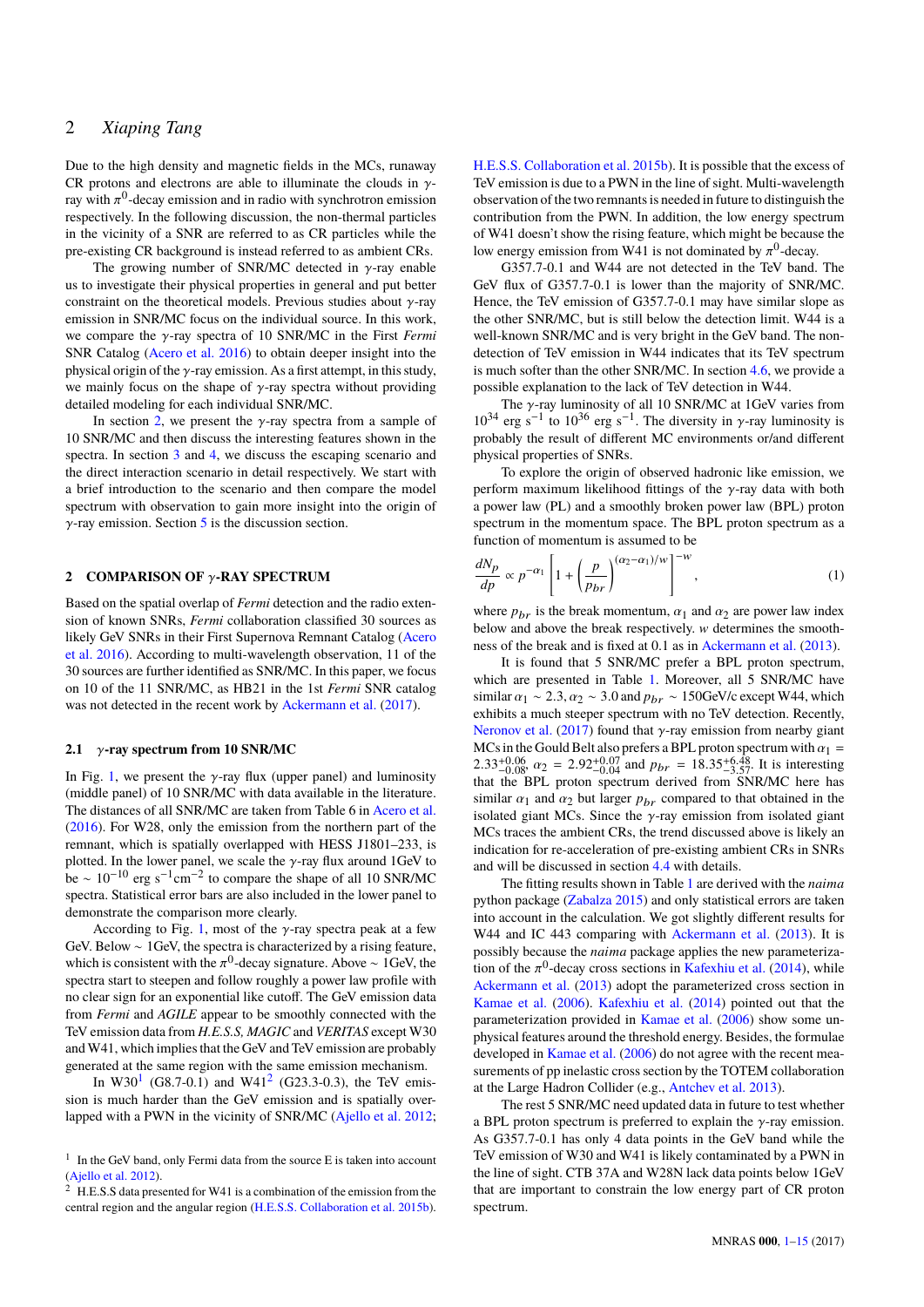

<span id="page-2-0"></span>**Figure 1.** Upper panel:  $\gamma$ -ray flux  $E^2 dF/dE$  as a function of photon energy.<br>Middle nanel:  $\alpha$  ray, luminosity as a function of photon energy. Distance Middle panel:  $\gamma$ -ray luminosity as a function of photon energy. Distance adopted for the luminosity calculation is indicated in the brackets in kpc. Lower panel: scaled  $\gamma$ -ray flux as a function of photon energy, where we normalize the flux around 1GeV to be about  $10^{-10} erg \, cm^{-2} s^{-1}$ . Reference: W44 and IC443 [\(Ackermann et al.](#page-12-13) [2013\)](#page-12-13), W51C [\(Jogler & Funk](#page-12-10) [2016\)](#page-12-10), W28N [\(Abdo et al.](#page-12-6) [2010c\)](#page-12-6), W49B [\(H.E.S.S Collaboration et al.](#page-12-34) [2016\)](#page-12-34), W30 [\(Ajello et al.](#page-12-27) [2012\)](#page-12-27), CTB 37A [\(Aharonian et al.](#page-12-35) [2008b;](#page-12-35) [Brandt & Fermi-](#page-12-36)[LAT Collaboration](#page-12-36) [2013\)](#page-12-36), W41 [\(Castro et al.](#page-12-37) [2013;](#page-12-37) [H.E.S.S. Collaboration](#page-12-28) [et al.](#page-12-28) [2015b\)](#page-12-28), G349.7+0.2 [\(H.E.S.S Collaboration et al.](#page-12-38) [2015a\)](#page-12-38), G357.7-0.1 [\(Castro et al.](#page-12-37) [2013\)](#page-12-37).

# **2.2** π 0 **-decay signature**

In the literature, the rising feature shown in the  $log(E^2 dF/dE)$  –  $log(E)$  plot around a few hundreds MeV is often referred to as the  $\pi^0$ -decay signature and considered to be the unique feature to identify hadronic emission in SNRs. However, as we will show later identify hadronic emission in SNRs. However, as we will show later, the physical interpretation of this rising feature is not trivial, which require further clarification as pointed out by [Strong](#page-12-39) [\(2016\)](#page-12-39).

In the proton-proton interaction, the dominant channel for  $\gamma$ ray production is through the decay of secondary  $\pi^0$ , i.e. proton-

<span id="page-2-1"></span>**Table 1.**  $\pi^0$ -decay fitting results for 5 SNR/MC with broken power law proton spectrum

| object                                                               | $\alpha_1$            | $\alpha$               | $p_{br}$ (GeV/c)                                        | Ref |  |  |
|----------------------------------------------------------------------|-----------------------|------------------------|---------------------------------------------------------|-----|--|--|
| IC443                                                                | $2.28 \pm 0.02$       | $3.27 \pm 0.1$         | $178^{+39}_{-32}$                                       |     |  |  |
| W44                                                                  | $2.29 \pm 0.06$       | $3.74^{+0.17}_{-0.15}$ |                                                         |     |  |  |
| W51C                                                                 | $2.39 \pm 0.03$       | $2.91 \pm 0.06$        | $33^{+6}_{-5}$ $112^{+32}_{-35}$                        | 2   |  |  |
| W49B                                                                 | $2.31 \pm 0.03$       | $3.0^{+0.09}_{-0.06}$  |                                                         | 3   |  |  |
| $G349.7+0.2$                                                         | $2.21_{-0.15}^{+0.2}$ | $2.74 \pm 0.14$        | $\substack{135^{+68}_{-32}\phantom{.}}180^{+130}_{-80}$ |     |  |  |
| From left to right, it is the object name, power law index below the |                       |                        |                                                         |     |  |  |

break, index above the break, break momentum, and the reference for data used in the fitting. The fitting parameters are calculated with the Naima Python package [\(Zabalza](#page-12-30) [2015\)](#page-12-30) and only statistical errors are taken into account in the calculation. Reference: 1. [Ackermann et al.](#page-12-13) [\(2013\)](#page-12-13), 2. [Jogler & Funk](#page-12-10) [\(2016\)](#page-12-10), 3. [H.E.S.S Collaboration et al.](#page-12-34) [\(2016\)](#page-12-34), 4. [H.E.S.S Collaboration et al.](#page-12-38) [\(2015a\)](#page-12-38).

proton collision creates  $\pi^0$ , which then quickly decays into two<br>photons. If we assume isotropic decay of  $\pi^0$  in its rest frame, then photons. If we assume isotropic decay of  $\pi^0$  in its rest frame, then<br>the observed  $\chi$ -ray emission is found to be symmetric about half of the observed  $\gamma$ -ray emission is found to be symmetric about half of the  $\pi^0$  mass (67.5 MeV) in the log( $dF/dE$ ) – log(*E*) plot [\(Stecker](#page-12-40) 1971). More importantly, above symmetry in the  $\pi^0$ -decay emission [1971\)](#page-12-40). More importantly, above symmetry in the  $\pi^0$ -decay emission<br>is independent of the primary proton spectrum, which becomes a is independent of the primary proton spectrum, which becomes a unique feature to identify hadronic emission and is usually referred to as the  $\pi^0$ -decay signature.<br>In the context of SNR/N

In the context of SNR/MC, the  $\pi^0$ -decay emission is produced<br>e interaction between primary CB protons and thermal pucket by the interaction between primary CR protons and thermal nuclei in the vicinity of SNRs. In the upper panel of Fig. [2,](#page-3-1) we show the (blue solid line) in  $\log(dF/dE) - \log(E)$  plot, where *p* is the proton <sup>0</sup>-decay emission for a primary proton spectrum  $n(p) \propto p^{-2.4}$ momentum. The  $\pi^0$ -decay signature is clearly illustrated in the plot<br>as a symmetric bump like feature around 67 SMeV (dashed line) as a symmetric bump like feature around <sup>67</sup>.5MeV (dashed line).  $\gamma$ -ray data below 67.5 MeV is essential to reveal the symmetric  $0$ -decay signature unambiguously.

In the widely used  $\log(E^2 dF/dE) - \log(E)$  plot, due to the multiplication of  $E^2$  factor, the symmetric bump like feature changes into a rising feature with a flattening of spectral slope around 100MeV, see the lower panel of Fig. [2.](#page-3-1) Since the unique symmetric feature of  $\pi^0$ -decay is now hidden in the rising feature and reflected<br>as a changing of spectral slope, the identification of  $\pi^0$ -decay sigas a changing of spectral slope, the identification of  $\pi^0$ -decay sig-<br>nature becomes much more difficult in the  $\log(E^2 dE/dE) = \log(E)$ nature becomes much more difficult in the  $log(E^2 dF/dE) - log(E)$ plot. Here, we want to emphasize that it is more straightforward to search for  $\pi^0$ -decay signature in the  $\log(dF/dE)$  –  $\log(E)$  plot than<br>the commonly used  $\log(E^2dE/dE)$  –  $\log(E)$  plot the commonly used  $\log(E^2 dF/dE) - \log(E)$  plot.

In Fig. [2,](#page-3-1) we also present the scaled  $\gamma$ -ray spectra from all 10 SNR/MC. In the upper panel, it is found that below ∼100MeV the scaled  $\gamma$ -ray spectra bend toward a harder spectrum with decreasing energy, which is consistent with the symmetric  $\pi^0$ -decay signature.<br>However, the lack of data points below 67.5 MeV prevents us from However, the lack of data points below 67.5 MeV prevents us from identifying the  $\pi^0$ -decay signature unambiguously, as the above<br>bending feature can also be explained by Bremsstrahlung emission bending feature can also be explained by Bremsstrahlung emission with a BPL electron spectrum. In the lower panel, the scaled  $\gamma$ -ray spectra are consistent with a rising feature. But it is less clear why the γ-ray data below 67.5 MeV is crucial for identifying the  $\pi^0$ -decay<br>signature. This again demonstrates that  $\pi^0$ -decay signature is better signature. This again demonstrates that  $\pi^0$ -decay signature is better<br>revealed in the log( $dE/dE$ )-log( $E$ ) plot instead of log( $E^2dE/dE$ )revealed in the  $\log(dF/dE) - \log(E)$  plot instead of  $\log(E^2 dF/dE)$ −  $log(E)$  plot.

#### **2.3 Hadronic origin of** γ**-ray emission**

Next, we want to discuss how to identify hadronic emission in SNR/MC without data below ∼ 100MeV, as both *Fermi* and *AGILE*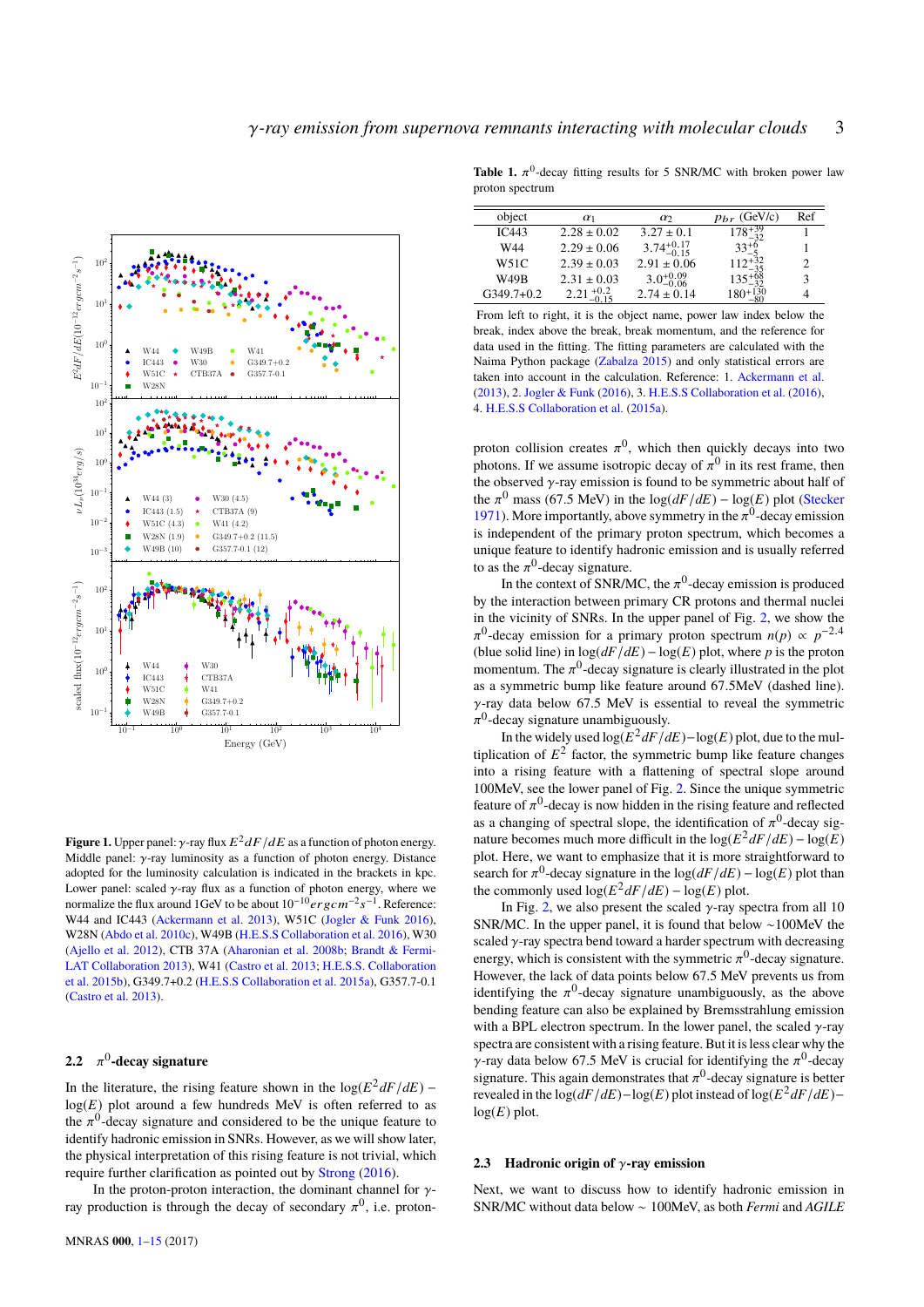

<span id="page-3-1"></span>**Figure 2.** Upper panel:  $\gamma$ -ray flux  $dF/dE$  as a function of photon energy  $E_{\gamma}$  in arbitrary units. Lower panel:  $\gamma$ -ray flux  $E^2 dF/dE$  as a function of photon aperov.  $F_{\gamma}$  in arbitrary units. The color points are the scaled at ray photon energy  $E<sub>γ</sub>$  in arbitrary units. The color points are the scaled γ-ray spectra taken from the lower panel of Fig. [1.](#page-2-0) The blue solid line indicates is the proton momentum. The black dashed line shows the photon energy of <sup>0</sup>-decay emission for a primary proton spectrum  $n(p) \propto p^{-2.4}$ , where p 67.5MeV.

don't have sensitivity below ∼ 100MeV. Recently, hadronic emission is identified in W44, IC443 and W51C [\(Giuliani et al.](#page-12-1) [2011;](#page-12-1) [Ackermann et al.](#page-12-13) [2013;](#page-12-13) [Jogler & Funk](#page-12-10) [2016\)](#page-12-10) based on a combination of several factors. The first one is the detection of a rising feature in  $(E^2 dF/dE) - \log(E)$  plot which is consistent with  $\pi^0$ -<br>decay Secondly the spatial correlation between the *x*-ray emission decay. Secondly, the spatial correlation between the  $\gamma$ -ray emission region and the MC interaction region also favors hadronic origin of γ-ray emission (e.g., [Jiang et al.](#page-12-11) [2010;](#page-12-11) [Slane et al.](#page-12-12) [2015\)](#page-12-12). In the end, detailed calculations show that both IC and Bremsstrahlung emission mechanism can not reproduce the  $\gamma$ -ray emission naturally. With typical background photon field, the simulated IC emission is too low to explain the  $\gamma$ -ray data. Bremsstrahlung emission is able to reproduce the rising feature in observation but requires an internal break in the electron spectrum. However, there is no physical reason for a break around a few hundreds MeV in the electron spectrum. Besides, Bremsstrahlung emission can not explain the TeV emission from SNR/MC. It is the combination of all these factors together which makes us believe that the  $\gamma$ -ray emission from W44, IC443 and W51C have a hadronic origin.

Based on above discussion, we constrain our study to hadronic models in the rest of this paper. IC and Bremsstrahlung emission is assumed to be negligible for our discussion, which should be a good approximation for energy  $\gtrsim$  1GeV. With hadronic origin, the rising feature below  $\sim 1$  GeV in the observed γ-ray spectra of SNR/MC

can be naturally explained by the  $\pi^0$ -decay signature. Although the  $\pi^0$ -decay signature  $\log(E^2 dF/dE) - \log(E)$  plot can not reveal the  $\pi^0$ -decay signature<br>very clearly it provides more details about the spectral shape at very clearly, it provides more details about the spectral shape at high energy part. In the following sections, we mainly focus on the features in the high energy part of spectra above ∼ 1 GeV. As a result, all the figures will be in the  $log(dF/dE) - log(E)$  format.

In the next two sections, we describe the escaping scenario and direct interaction scenario in detail and then compare the model spectra with observation. The main difference between the two scenarios is the source of primary CR protons. The escaping scenario focuses on the CR particles that escaped from the remnant, while the direct interaction scenario instead investigates energetic particles confined within the remnant. In both scenarios, the CR particles are believed to be accelerated at the remnant shock through the diffusive shock acceleration (DSA) process(e.g., [Bell](#page-12-41) [1978;](#page-12-41) [Blandford](#page-12-42) [& Eichler](#page-12-42) [1987\)](#page-12-42).

In current non-linear theory of DSA , there are still two open questions, one is how do energetic particles manage to escape the shock region and the other is how are seed particle injected into the DSA process. Both problems are not fully understood at this point (e.g., [Malkov & Drury](#page-12-43) [2001\)](#page-12-43) and require a special prescription in the treatment of DSA. In young SNRs, free escape boundary is widely used to describe the particle escaping and thermal injection of seed particles is often assumed for particle injection. In middle aged SNRs, both prescriptions, however, confront some challenges which will be discussed in the following sections.

In this paper,  $\pi^0$ -decay emission from the proton-proton inter-<br>n is calculated with the parameterized  $\gamma$ -ray production cross action is calculated with the parameterized  $\gamma$ -ray production cross sections derived in [Kafexhiu et al.](#page-12-31) [\(2014\)](#page-12-31). The formula is found to be accurate within 20% accuracy from the kinematic threshold (280MeV) up to PeV energies. At low energy, the model is fitted with experimental data while at high energy it is tested with public available code results. Please see Appendix [A](#page-13-0) for more details.

### <span id="page-3-0"></span>**3 ESCAPING SCENARIO**

#### **3.1 Basic idea**

CR particles accelerated at SNR shock can escape from the remnant and then propagate into the surrounding interstellar medium (ISM) after gaining enough energy. When these escaping CR particles encounter a dense MC, they interact with thermal nuclei in the MCs and illuminate the clouds in the  $\gamma$ -ray sky through  $\pi^0$ -decay<br>emission (Aberonian & Atovan 1996). Assuming the remnant is a emission [\(Aharonian & Atoyan](#page-12-20) [1996\)](#page-12-20). Assuming the remnant is a point source, [Gabici et al.](#page-12-21) [\(2009\)](#page-12-21) modeled the multi-wavelength emission of an illuminated MC in detail. Later, [Li & Chen](#page-12-23) [\(2010\)](#page-12-23) and [Ohira et al.](#page-12-24) [\(2011\)](#page-12-24) extended the model to account for the finite size of a SNR.

Pre-existing ambient CRs in the ISM are also able to interact with particles in MCs and produce a significant amount of  $\gamma$ -ray emission. If we extrapolate the  $\gamma$ -ray emission detected in nearby giant MCs to arbitrary distance  $d$ , the  $\gamma$ -ray contribution from the interaction between ambient CRs and giant MCs at ∼ 3GeV is approximate [\(Yang et al.](#page-12-44) [2014\)](#page-12-44)

$$
F_{am} \sim 2 \times 10^{-11} \text{ erg cm}^{-2} \text{ s}^{-1} \left(\frac{\text{M}}{10^5 \text{ M}_{\odot}}\right) \left(\frac{\text{d}}{1 \text{kpc}}\right)^{-2},
$$
 (2)

which is unimportant for most of SNR/MC discussed here.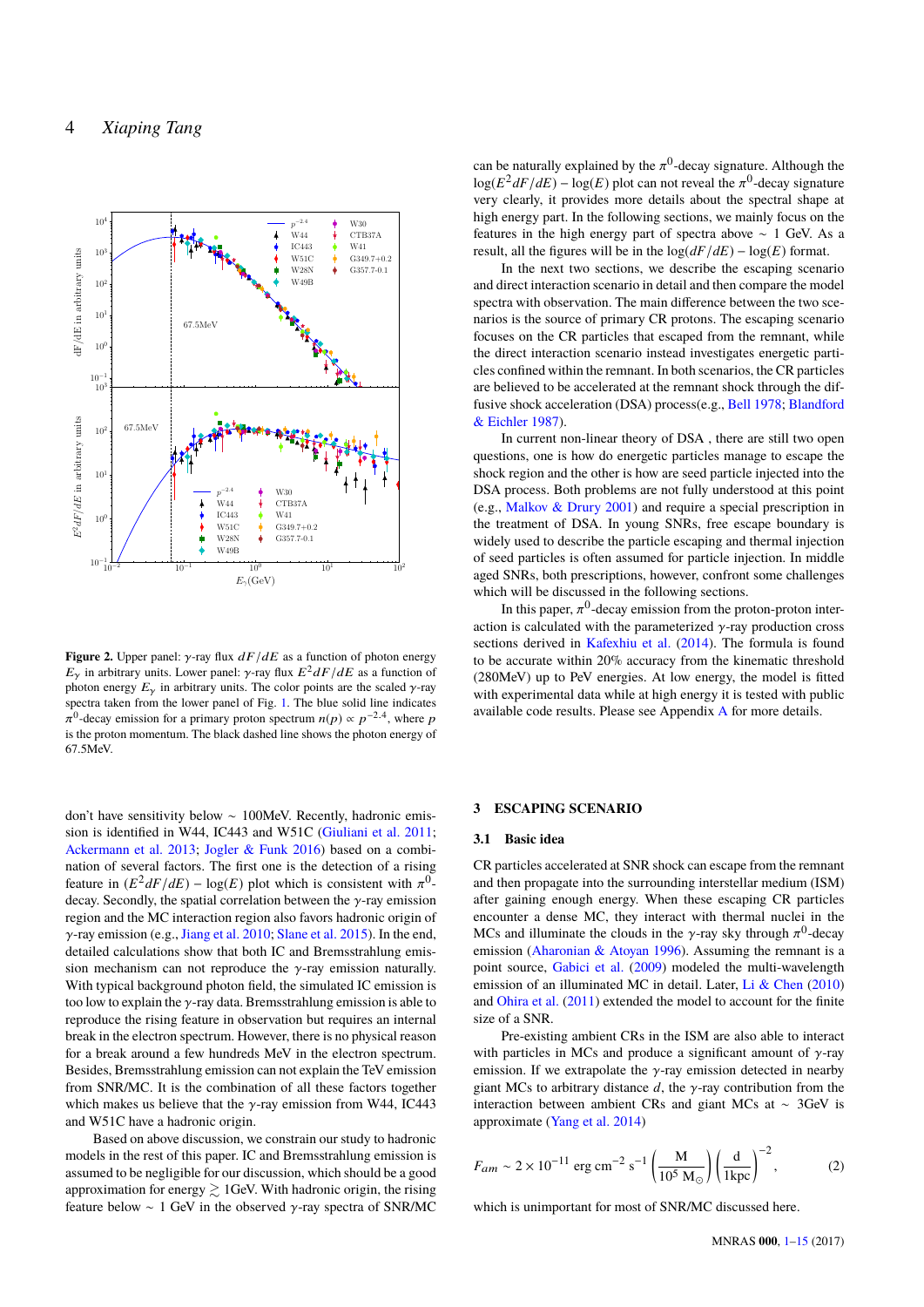## **3.2** Runaway CR spectrum and the  $\pi^0$ -decay emission from<br>illuminated MCs **illuminated MCs**

In this section, we compare the  $\gamma$ -ray emission predicted from escaping model with that measured in observation. In the upper panel of Fig. [3,](#page-4-0) we present the runaway CR proton spectrum in a illuminated MC for different  $t_{\alpha\alpha}$  and  $L_1$ , where  $t_{\alpha\alpha}$  is the age of SNR and *L*1 is the distance between the SNR and the nearby MCs. The runaway CR spectrum is calculated with the model in [Ohira et](#page-12-24) [al.](#page-12-24) [\(2011\)](#page-12-24) which is described with details in Appendix [B.](#page-13-1) Different combination of  $t_{age}$  and  $L_1$  corresponds to a different spatial configuration of SNR/MC, which are used to demonstrate the diversity of  $\gamma$ -ray spectra expected from the escaping scenario. In the lower panel of Fig. [3,](#page-4-0) we compare the model spectra with  $\gamma$ -ray data. Given the complexity and diversity of all SNR/MC, we focus on only the comparison of spectral shape, where the normalization factor is left as a free parameter. Both the model spectra and  $\gamma$ -ray data are scaled to have the same peak value.

According to Fig. [3,](#page-4-0) the runaway CR proton spectrum is characterized by a sharp low energy cutoff  $E_{low}$ , which is a natural result of the free escape boundary adopted in the escaping scenario. Under the assumption of free escape boundary, CR particles with higher energy escape from the remnant earlier during the SNR evolution and there is a threshold energy  $E_{low}$  for escaping CRs. Particles with energy  $E < E_{low}$  either haven't escaped from the remnant yet or do not have enough time to diffuse into the nearby MCs, thus leaving a low energy cutoff  $E_{low}$  in the runaway CR spectrum. The sharp cutoff feature is not shown in the corresponding  $\pi^0$ -decay<br>emission It is mainly because photons emitted in  $\pi^0$ -decay spread emission. It is mainly because photons emitted in  $\pi^0$ -decay spread<br>in a large energy range, which smooth the sharp feature. However, in a large energy range, which smooth the sharp feature. However, the peak of <sup>γ</sup>-ray flux in escaping model does depend on *<sup>E</sup>*low and is shifted to higher energy with larger  $E_{low}$ . The trend is valid as long as the cutoff energy  $E_{low}$  is larger than the threshold energy 280MeV. In order to reproduce the observed  $\gamma$ -ray spectra, the low energy cutoff of runaway CR proton spectrum has to satisfy  $E_{low} \lesssim 1$  GeV as shown in the lower panel of Fig. [3.](#page-4-0)

## <span id="page-4-3"></span>**3.3 Escape of GeV CR particles**

 $E_{low} \leq 1$  GeV brings a fundamental problem to the escaping scenario, which is can/how does the low energy CR particle (∼ 1GeV) escape from middle aged SNRs. Early work by [Bell](#page-12-41) [\(1978\)](#page-12-41) proposed that damping mechanism such as neutral-ion damping can suppress CR induced turbulence and facilitate the escaping of CR particles. Recently, Ptuskin & Zirakashvili (2003) further investigate how the maximum momentum  $p_{max}$  of CR particles evolves in the Sedov-Taylor (ST) phase of a SNR. It is argued that both non-linear wave damping and linear neutral-ion damping are crucial for the escape of low energy CR particles.

Before we continue our discussion, we want to clarify that the maximum momentum at the shock front  $p_{max}$  is equivalent to the escaping momentum of the remnant  $p_{esc}$  under the free escape boundary condition, i.e. particles with momentum  $p > p_{esc} = p_{max}$  are able to escape the remnant through the free escape boundary. The maximum momentum of particle within the SNRs  $p_{SNR}$ , however, can be larger than the maximum momentum at the shock front  $p_{max}$ , if there are energetic CR particles trapped in the interior of a remnant. In this paper, we assume  $p_{SNR} = p_{max} = p_{esc}$  for simplification.

In case of pure non-linear wave damping with a Kolmogorovtype energy cascade, the maximum momentum  $p_{max}$  in the damping dominated regime with slow remnant shock satisfies (Ptuskin  $\&$ 



<span id="page-4-0"></span>**Figure 3.** From upper to lower panel, it is the runaway CR proton spectrum  $E^2 dN/dE$  as a function of proton kinetic energy, the corresponding  $\pi^0$ -<br>decay emission  $E^2 dE/dE$  as a function of photon energy, and the scaled decay emission  $E^2 dF/dE$  as a function of photon energy, and the scaled γ-ray data and model spectra as a function of photon energy.  $t_{\alpha \varphi \varrho}$  is the remnant age in  $10<sup>4</sup>$ yrs and  $L_1$  is the distance between the inner radius of MCs and the center of the SNR in pc. See Appendix [B](#page-13-1) for more details about the calculation.

[Zirakashvili](#page-12-45) [2003\)](#page-12-45)<sup>[3](#page-4-1)</sup>

<span id="page-4-2"></span>
$$
\frac{p_{max}}{m_{p}c} \approx \frac{24\kappa a^{2}C_{cr}^{2}(a)C_{K}^{3}\xi_{cr}^{2}u_{sh}^{7}R_{sh}}{r_{g0}V_{a}^{4}c^{3}}
$$
\n
$$
\approx 0.72 \frac{u_{sh}^{7}R_{sh}}{r_{g0}V_{a}^{4}c^{3}}
$$
\n
$$
\approx 2 \times 10^{3} n_{H,0}^{2}B_{a,0}^{-3}u_{sh,2}^{7}R_{sh,1}.
$$
\n(3)

<span id="page-4-1"></span><sup>3</sup> The coefficient 0.24 in eq. (19) of [Ptuskin & Zirakashvili](#page-12-45) [\(2003\)](#page-12-45) is not correct and needs to be replaced with 24 here.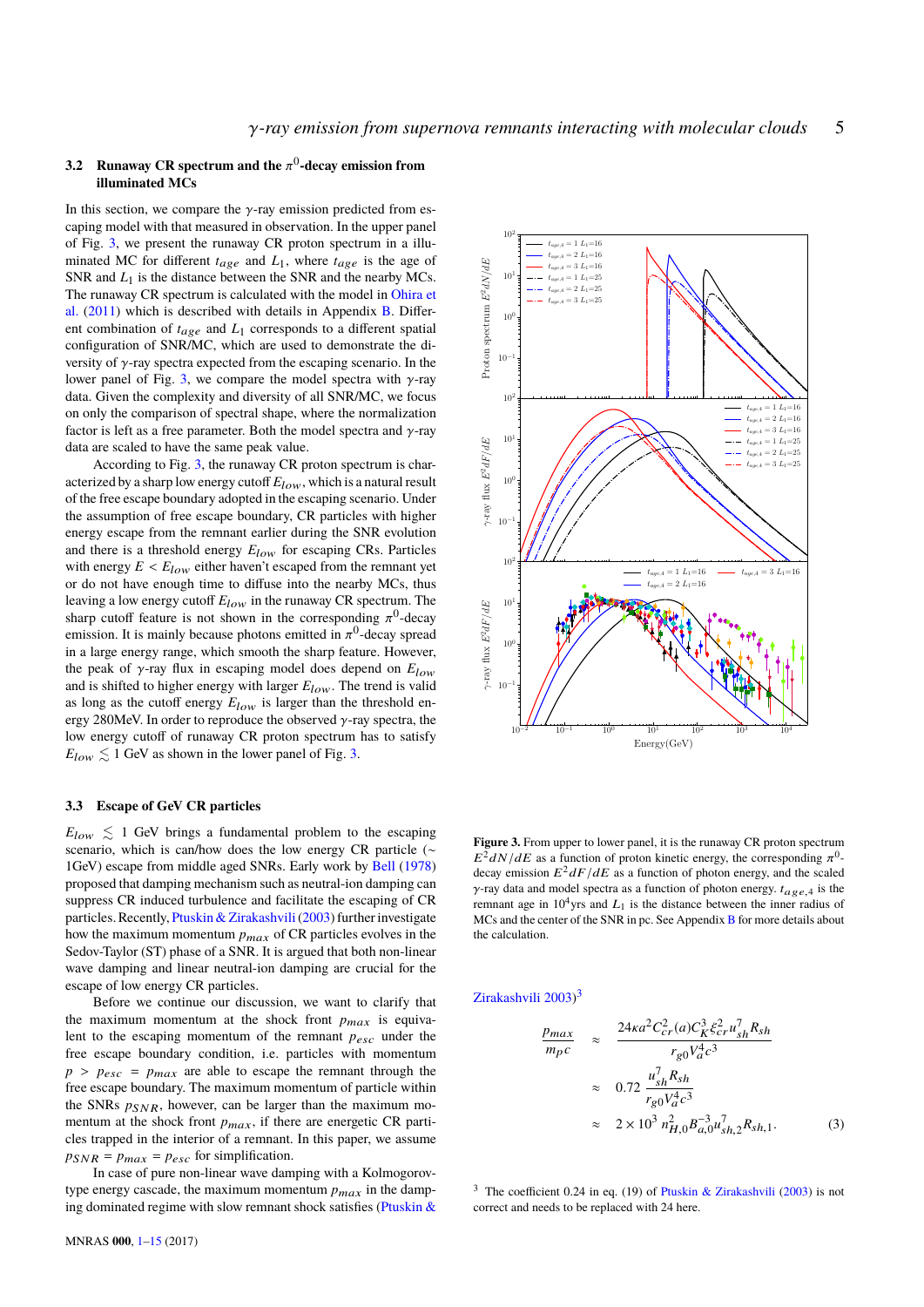$m_p$  is proton mass,  $n_{H,0}^{4}$  $n_{H,0}^{4}$  $n_{H,0}^{4}$  is the ambient density of hydrogen atom<br>in  $\omega G$ ,  $\omega$  is the embient meanstip field in  $\omega G$ ,  $\omega$  is the shock in  $cm^{-3}$ ,  $B_{a,0}$  is the ambient magnetic field in  $\mu G$ ,  $u_{sh,2}$  is the shock velocity in 100km/s and  $R_{h,1}$  is the remnant radius in 10pc velocity in 100km/s and  $R_{sh,1}$  is the remnant radius in 10pc.<br>In case of pure neutral-ion damping, the maximum moment

In case of pure neutral-ion damping, the maximum momentum  $p_{max}$  in the damping dominated regime with slow remnant shock instead becomes [\(Ptuskin & Zirakashvili](#page-12-45) [2003\)](#page-12-45)

<span id="page-5-1"></span>
$$
\frac{p_{max}}{m_p c} \approx \frac{2aC_{cr}(a)\xi_{cr}u_{sh}^3}{cV_{arg0}v_{in}}
$$

$$
\approx 0.25 \frac{u_{sh}^3}{cV_{arg0}v_{in}}
$$

$$
\approx 2u_{sh,2}^3 T_4^{-0.4} n_n^{-1} n_i^{1/2}, \qquad (4)
$$

where  $u_{sh,2}$  is the shock velocity in 100km/s,  $T_4$  is the temperature<br>in  $10^4$  K, n, is the poutrel pertials number density in  $\omega r^{-3}$  and n. in  $10^4 K$ ,  $n_n$  is the neutral particle number density in  $cm^{-3}$  and  $n_i$ is the ion number density in *cm*−<sup>3</sup> . Neutral-ion damping is only important when the precursor becomes partially ionized. This is likely to happen at slow shock with  $u_{sh} \lesssim 150 \text{km/s}$  [\(Hollenbach &](#page-12-46) [McKee](#page-12-46) [1989\)](#page-12-46).

In eq. [\(3\)](#page-4-2) and [\(4\)](#page-5-1), from the first step to the second step we apply the same  $\kappa$ , *a* and  $\xi_{cr}$  as that in [Ptuskin & Zirakashvili](#page-12-45) [\(2003\)](#page-12-45), see the detailed definition of all the parameters there. Smaller κ, *<sup>a</sup>* and  $\xi_{cr}$  certainly can decrease  $p_{max}$  and make it easier for GeV particles to escape. But smaller  $\kappa$ , *a* and  $\xi_{cr}$  also decrease  $p_{max}$  at early time evolution of a SNR and make it even more difficult for the remnant to become a PeV accelerator. Hence, if we assume SNRs are CR accelerators up to the knee energy ~  $10^{15}$ eV, then *k*, *a* and  $\xi_{cr}$  can't be arbitrarily small and deviate too much from those adopted in [Ptuskin & Zirakashvili](#page-12-45) [\(2003\)](#page-12-45).

According to eq. [\(3\)](#page-4-2) and [\(4\)](#page-5-1), the escape of GeV particles put strong constraint on the physical properties of ISM and SNR, e.g. the shock velocity  $u_{sh}$  has to satisfy  $u_{sh} \lesssim 100 \text{km/s}$ . However, when the shock velocity slows down to  $u_{sh} \lesssim 200 \text{km/s}$  in typical ISM environment, radiative cooling becomes important. Because of cooling loss, the remnant gradually leaves the adiabatic ST phase and eventually enters the radiative phase, which further complicates the discussion. As a result, the picture proposed in [Ptuskin & Zi](#page-12-45)[rakashvili](#page-12-45) [\(2003\)](#page-12-45) for ST phase of SNR evolution may no longer be valid for those middle-aged SNRs. Besides, it is also unclear from observation whether strong wave damping is indeed happening in these middle-aged SNRs, which deserve further investigation.

#### **3.4 Challenge for the model**

The main challenge for escaping scenario is how to obtain a low energy cutoff  $E_{low} \lesssim 1$ GeV. [Ohira et al.](#page-12-24) [\(2011\)](#page-12-24) propose that the observed SNRs and MCs are very close or even in physical contact. In this special configuration, CR particles with all energy are able to escape the remnant and then diffuse into the adjacent MCs. With above assumption, [Ohira et al.](#page-12-24) [\(2011\)](#page-12-24) are able to reproduce the γ-ray emission in several SNR/MC. However, when SNR and MCs are directly interacting with each other, the validity of escaping scenario becomes an open question. In the unshocked part of MCs, the  $\gamma$ -ray emission is possibly interpreted by the illuminated cloud model, while in the interaction region the  $\gamma$ -ray emission is most likely described by the direct interaction scenario.

In escaping scenario, the shape of model spectrum strongly depends on the spatial configuration of SNR/MC . Since the observed 10 SNR/MC are likely in different spatial configuration, hence we expect to detect a variety of  $\gamma$ -ray spectra with different shape, which however is not seen in current data as indicated by the lower panel of Fig. [3.](#page-4-0) The diversity of  $\gamma$ -ray spectra in SNR/MC expected from escaping scenario is also discussed in [Gabici et al.](#page-12-21) [\(2009\)](#page-12-21). Someone may argue that the 10 SNR/MC discussed here is biased to middle-aged SNRs in physical contact with MCs as proposed by [Ohira et al.](#page-12-24) [\(2011\)](#page-12-24). However, the illuminated MCs external to W28 and W44 also exhibit similar spectrum with strong GeV emission and peak at a few GeV. In addition,  $\nu$ -ray spectrum from middleaged SNRs with no signature of MC interaction, e.g., SNRs S147 [\(Katsuta et al.](#page-12-47) [2012\)](#page-12-47) and Cygnus Loop [\(Katagiri et al.](#page-12-48) [2011\)](#page-12-48), is also similar as those in SNR/MC, which can not be explained by the escaping scenario.

If we attribute the  $\gamma$ -ray emission from all these objects to illuminated clouds, then it is quite puzzling why we didn't see any objects with  $\gamma$ -ray spectrum like the blue and black lines in the lower panel of Fig. [3.](#page-4-0)  $\gamma$ -ray emission from many young SNRs does show strong TeV emission, see e.g., Fig. 7 in [Funk](#page-12-49) [\(2015\)](#page-12-49). But the observed emission is likely dominated by leptonic emission instead of hadronic emission. In summary, the  $\gamma$ -ray spectra from 10 SNR/MC are inconsistent with the prediction from escaping scenario statistically, which need to be confirmed by future observation. This inconsistency not only challenges the escaping scenario but also challenges our understanding of CR escaping in SNRs. It might suggest that the free escape boundary widely adopted in the modeling of CR escaping is not a good assumption [\(Drury](#page-12-50) [2011\)](#page-12-50). We have to keep in mind that the introduction of free escape boundary in non-linear DSA was originally intended to achieve a self-consistent treatment of particle acceleration at SNR shock front. It is not designed to investigate the distribution and propagation of escaping CR in the ISM surrounding a SNR.

## **3.5 Illuminated clouds in W28 and W44**

The best candidates for illuminated MCs are  $\gamma$ -ray bright MCs which are adjacent to a SNR but are not in physical contact with the remnant. The  $\nu$ -ray source HESS J1800-240 external to W28 (hereafter W28 240) and the  $\gamma$ -ray bright regions surrounding W44 (hereafter W44 MCs) are considered to be two good candidates in this category [\(Hanabata et al.](#page-12-7) [2014;](#page-12-7) [Uchiyama et al.](#page-12-51) [2012\)](#page-12-51).

The environment in W28 240 is very complicated and needs further explanation before we continue our discussion [\(Aharonian](#page-12-5) [et al.](#page-12-5) [2008a;](#page-12-5) [Hanabata et al.](#page-12-7) [2014\)](#page-12-7). In the TeV band, W28 240 is resolved into 3 individual sources, 240A, 240B and 240C. 240A is spatially coincident with two HII regions, G6.1-0.6 and G6.225- 0.569, while 240B is spatially associated with the ultra-compact HII region W28A2. 240C is spatially overlapped with SNR G5.71-0.08, which is likely interacting with MCs according to the OH maser detection. Please see [Hanabata et al.](#page-12-7) [\(2014\)](#page-12-7) and references therein for more details.

In this section, we compare the  $\gamma$ -ray emission from MCs external to W28 and W44 with emission from isolated MCs in the Gould Belt [\(Neronov et al.](#page-12-29) [2017\)](#page-12-29). In the upper panel of Fig. [4,](#page-6-1) we provide the  $\gamma$ -ray luminosity of W28 240, W44 MCs and several isolated MCs in the Gould Belt. The luminosity is normalized for a cloud mass of  $10^5 M_{\odot}$  and is calculated with the distance and mass shown in Table [2.](#page-7-0) When both CO and dust estimated mass is available, the dust estimated cloud mass is applied in the calculation. It is found that the normalized  $\gamma$ -ray luminosity of 240B and W44 MCs

<span id="page-5-0"></span><sup>&</sup>lt;sup>4</sup> If two phase ISM is considered, then  $n_{H,0}$  represents the number density in the intercloud medium.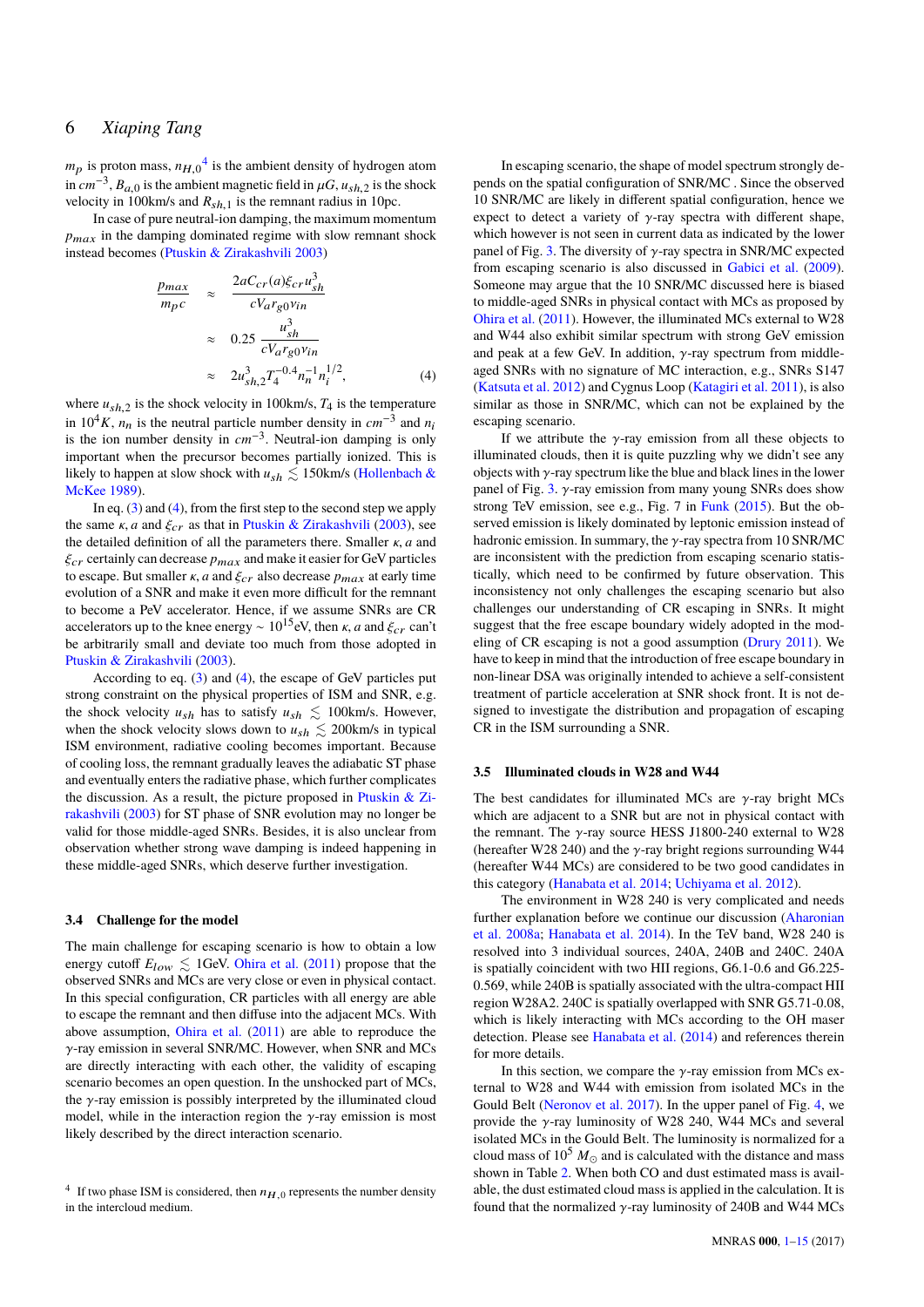

<span id="page-6-1"></span>**Figure 4.** Upper panel: γ-ray luminosity from W44 MCs, W28 240 and 7 isolated MCs in Gould Belt. The luminosity is normalized to a cloud mass of  $10^5$   $M_{\odot}$  based on the mass data in Table [2.](#page-7-0) Lower Panel: scaled γ-ray luminosity to compare the spectral shape of different MCs. Reference: isolated MCs in Gould Belt [\(Neronov et al.](#page-12-29) [2017\)](#page-12-29), W44 MCs [\(Uchiyama et](#page-12-51) [al.](#page-12-51) [2012\)](#page-12-51) and W28 240 [\(Hanabata et al.](#page-12-7) [2014\)](#page-12-7). The distance applied in the luminosity calculation is also listed in Table [2.](#page-7-0)

is comparable with that from isolated MCs while the luminosity of 240A and 240C are higher than the isolated MCs. Since there are CO dark clouds (e.g, [Grenier et al.](#page-12-52) [2005\)](#page-12-52), CO emission as a tracer of MCs is likely to underestimate the cloud mass. If the cloud mass in W28 240 and W44 MCs are larger than the CO estimated value, then the corresponding normalized luminosity becomes even smaller and thus more consistent with the isolated MCs.

In the lower panel of Fig. [4,](#page-6-1) we present the scaled  $\gamma$ -ray luminosity to compare the shape of different spectra. The spectral shape of W44 MCs and W28 240B qualitatively agree with that of isolated MCs. 240C and 240A show harder spectrum, which is attributed to the escaping CRs in the literature. However, there are other possible explanations which require further investigation. 240C is spatially overlapped with SNR G5.71-0.08, which is interacting with MCs. Hence, the  $\gamma$ -ray emission of 240C can be explained by direct interaction scenario without involving escaping CRs. The GeV data of 240A is harder than the TeV data from H.E.S.S with a break around 100GeV. The excess of GeV emission in 240A is likely affected by the spatially coincident HII regions. Based on above discussion, the γ-ray emission in W44 MCs and W28 240 is possibly attributed to or at least partly attributed to the ambient CRs and other associated sources, which need to be tested by future observation.

## <span id="page-6-0"></span>**4 DIRECT INTERACTION SCENARIO**

#### **4.1 Basic idea**

When a SNR collides with nearby MCs, the shock front driven by the remnant is slowed down by dense clouds. As a result, the postshock temperature drops and triggers efficient radiative cooling. Because of cooling induced compression, a thin shell with high density and magnetic field eventually forms behind the shock front. The thin radiative shell is an ideal site for both  $\pi^0$ -decay emission in γ-<br>ray and synchrotron emission in radio (Blandford & Cowie 1982) ray and synchrotron emission in radio [\(Blandford & Cowie](#page-12-53) [1982\)](#page-12-53). The direct interaction scenario focuses on the interaction between SNRs and MCs, and is motivated by the slow MC shock detected in observation. Slow MC shocks are good indicators for direct MC interaction and have been identified in all 10 SNR/MC discussed here with robust tracers such as OH maser.

[Uchiyama et al.](#page-12-15) [\(2010\)](#page-12-15) investigate the interaction between a young (non-radiative) SNR and MCs, and then adopt the model to explain the  $\gamma$ -ray and radio emission in W44. [Tang & Chevalier](#page-12-16) [\(2014,](#page-12-16) [2015\)](#page-12-17) instead study the collision between an old (radiative) SNR and MCs. In the former case, the fast (non-radiative) shock in a young SNR is slowed down by dense MCs and then drives a radiative shell with enhanced density and magnetic field into the MCs. In this case, both the radio and  $\gamma$ -ray emission are expected to follow the MC interaction region in morphology. In the latter case, the old (radiative) SNR has a radiative shell itself, which can produce a significant amount of radio and  $\gamma$ -ray emission. The collision between SNR and MCs then creates a region with even higher density and magnetic field, which is also able to generate enhanced radio and  $\gamma$ -ray emission. IC 443 is considered to be a good example for this case. [Tang & Chevalier](#page-12-16) [\(2014,](#page-12-16) [2015\)](#page-12-17) propose that such two components model can explain the discrepancy between radio and γ-ray morphology in SNR/MC like IC 443.

If the picture proposed by Tang  $&$  Chevalier [\(2014\)](#page-12-16) is correct, then old (radiative) SNRs without MC interaction are also able to produce a significant amount of  $\gamma$ -ray emission in its cooling shell. The  $\gamma$ -ray luminosity of radiative SNRs without MC interaction is expected to be smaller than those SNR/MC, making it more difficult to detect such objects. S147 is probably a good example of this category with γ-ray peak luminosity of only  $10^{33}$  erg s<sup>-1</sup>.<br>Multi-wavelength observations of S147 show that the *x*-ray radio Multi-wavelength observations of S147 show that the  $\gamma$ -ray, radio and  $H\alpha$  emission regions are spatially correlated with each other very well [\(Xiao et al.](#page-12-54) [2008;](#page-12-54) [Katsuta et al.](#page-12-47) [2012\)](#page-12-47). Since γ-ray, radio and  $H\alpha$  emission are expected to trace the accelerated protons, electrons and the cooling shell respectively, the spatial correlation among them is consistent with emission from a radiative SNR. In [Katsuta et al.](#page-12-47) [\(2012\)](#page-12-47), the multi-wavelength emission from S147 is studied with the escaping scenario, but require an extremely low filling factor for the interaction region. Besides, there is no signature for MC interaction in S147. So it is more natural to attribute the γ-ray emission to the radiative shell of an old SNR without MC interaction. With accumulated Fermi data and CTA in future we expect to detect more remnants like S147.

Next, we discuss the primary CR spectrum within the framework of direct interaction scenario. Several different ideas have been proposed to interpret the observed  $\gamma$ -ray emission with hadronic origin, including pure adiabatic compression of pre-existing ambient CRs, DSA of thermal injected seed particles and re-acceleration of pre-existing ambient CRs.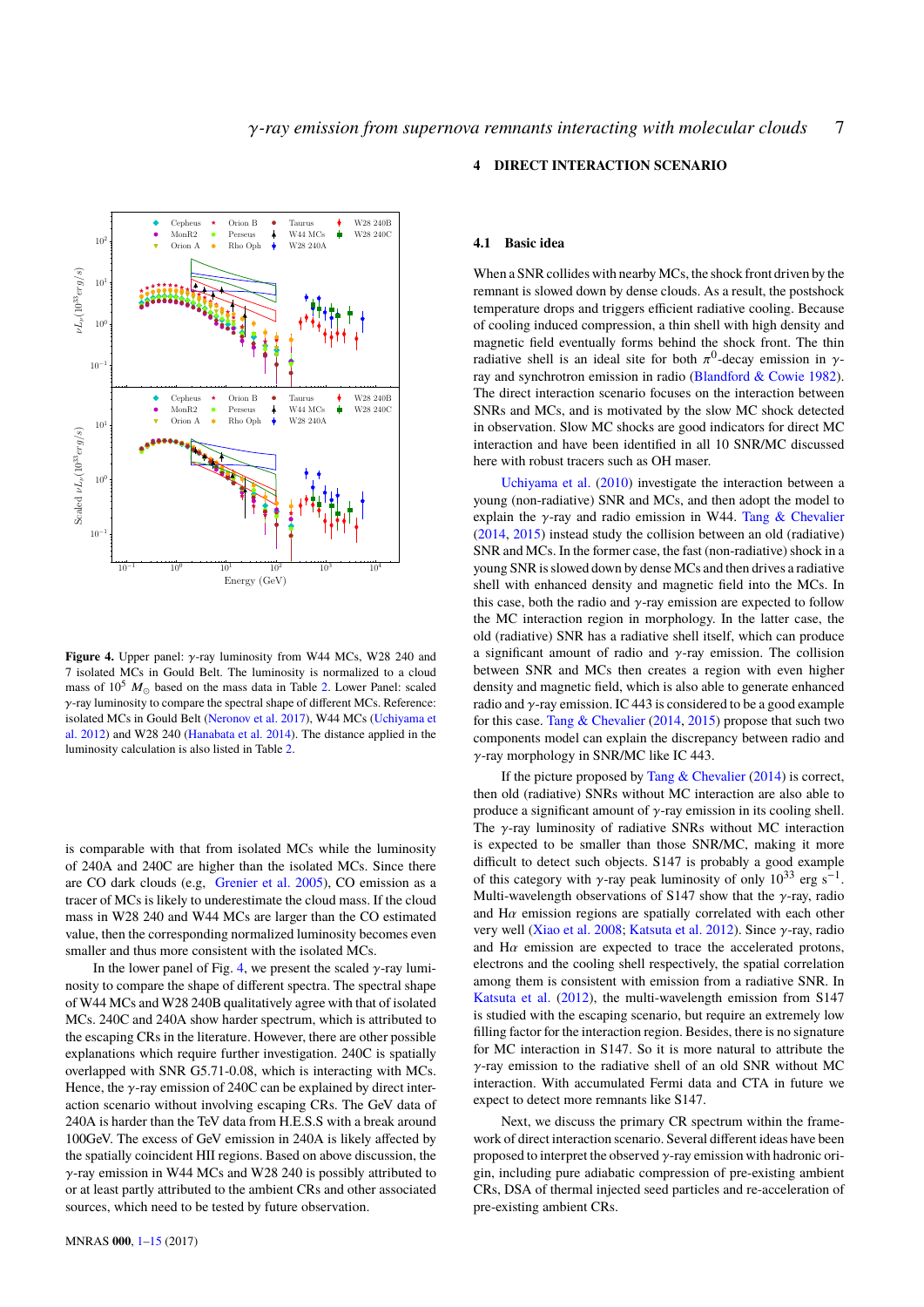<span id="page-7-0"></span>**Table 2.** Physical properties of MCs investigated in this paper.

| object             | Mass[Dust]( $10^5 M_{\odot}$ ) | Mass[CO](10 <sup>3</sup> $M_{\odot}$ ) | Distance(kpc) | Reference          |
|--------------------|--------------------------------|----------------------------------------|---------------|--------------------|
| Cepheus            |                                | 1.9                                    | 0.45          | M: 1, D: 1         |
| Mon R <sub>2</sub> | 1.1                            | 0.80                                   | 0.83          | M: 2, D: 1         |
| Orion A            | 1.2                            | 0.80                                   | 0.5           |                    |
| Orion B            | 0.78                           | 0.65                                   | 0.5           | $\blacksquare$     |
| Perseus            | 0.41                           | 0.3                                    | 0.35          |                    |
| Rho Oph            | 0.12                           | 0.08                                   | 0.165         | $\blacksquare$     |
| <b>Taurus</b>      | 0.30                           | 0.23                                   | 0.14          |                    |
| W28 240A           |                                | 0.23                                   | 1.9           | $M: 3$ and 4, D: 5 |
| W28 240B           |                                | 0.7                                    | 1.9           |                    |
| W28 240C           |                                | 0.14                                   | 1.9           |                    |
| W44 MCs            |                                | 5                                      | 2.9           | $M: 6$ and 7, D: 6 |

From left to right, it is the object name, MC mass estimated with dust observation, MC mass estimated with CO observation, distance and reference. In the reference column, M represents the reference for mass estimation and D indicates the reference for distance estimation. Reference: 1. [Dame et al.](#page-12-55) [\(1987\)](#page-12-55), 2. [Yang et al.](#page-12-44) [\(2014\)](#page-12-44), 3. [Aharonian et al.](#page-12-5) [\(2008a\)](#page-12-5), 4. [Hanabata et al.](#page-12-7) [\(2014\)](#page-12-7), 5. [Velázquez et al.](#page-12-56) [\(2002\)](#page-12-56), 6. [Seta et al.](#page-12-57) [\(1998\)](#page-12-57). 7. [Uchiyama et al.](#page-12-51) [\(2012\)](#page-12-51).

#### <span id="page-7-6"></span>**4.2 Pure adiabatic compression**

We start with the simplest one, which is pure adiabatic compression of pre-existing ambient CRs in the cooling shell. The number density of ambient CR proton is assumed to be [\(Bisschoff & Potgieter](#page-12-58) [2016\)](#page-12-58)

$$
n_{CR}(E) = \frac{4\pi J_{CR}(E)}{\beta c} = 1.56 \times 10^{-10} \text{cm}^{-3} \text{GeV}^{-1}
$$

$$
\times \frac{E_0^{1.03}}{\beta^3} \left(\frac{E_0^{1.21} + 0.77^{1.21}}{1 + 0.77^{1.21}}\right)^{-3.18}, \quad (5)
$$

where  $\beta$  is the proton velocity in c,  $E$  is the proton kinetic energy and  $E_0 = E/GeV$ . The ambient CR proton spectrum provided above is able to reproduce the Voyager 1 data between 6MeV to 60 MeV and the PAMELA spectrum from 50GeV to 100GeV within about 12% accuracy.

In the radiative shell, the ambient CR spectrum is boosted by a large factor due to adiabatic compression, which then is able to produce enhanced  $\pi^0$ -decay emission. The CR spectrum after<br>adjabatic compression is (Uchivama et al. 2010) adiabatic compression is [\(Uchiyama et al.](#page-12-15) [2010\)](#page-12-15)

$$
n_{ad}(p) = s^{2/3} n_{CR}(s^{-1/3}p),
$$
\n(6)

where *s* is the adiabatic compression ratio and  $n_{CR}(p) = \beta c n_{CR}(E)$ is the CR proton number density as a function of momentum.

If we assume the cooling shell is supported by magnetic pressure [\(Chevalier](#page-12-59) [1977;](#page-12-59) [Blandford & Cowie](#page-12-53) [1982\)](#page-12-53), then we have

$$
\frac{B_{shell}^2}{8\pi} = \mu_H n_H u_{sh}^2,\tag{7}
$$

where  $\mu$ <sub>H</sub> is the mass per hydrogen nucleus,  $n_H$  is the number<br>density of hydrogen atom and  $\mu$ , is shock velocity. Based on condensity of hydrogen atom and *u*sh is shock velocity. Based on conservation of mass and magnetic flux, the compression ratio *s* [5](#page-7-1) in a radiative shell is estimated as [\(Chevalier](#page-12-59) [1977;](#page-12-59) [Tang & Chevalier](#page-12-16) [2014\)](#page-12-16)

<span id="page-7-3"></span>
$$
s = \frac{B_{shell}}{B_a} \approx 63 n_{H,0}^{0.5} u_{sh,2} B_{a,0}^{-1},
$$
 (8)

where  $n_{H,0}$  is hydrogen number density in  $cm^{-3}$ ,  $u_{sh,2}$  is shock velocity in 100km/s and  $R_{sh}$  is ambient magnetic field in *uG* velocity in 100km/s and  $B_{a,0}$  is ambient magnetic field in  $\mu$ G.

When  $E_0 \gg 1$ , the CR spectrum provided in eq. [\(5\)](#page-7-2) approaches

a power law with  $n_{CR}(p) \propto p^{-2.82}$ . In such situation, the CR spectrum after adiabatic compression becomes

<span id="page-7-4"></span>
$$
n_{ad}(p) = s^{2/3} n_{CR}(s^{-1/3}p) \approx s^{1.6} n_{CR}(p). \tag{9}
$$

<span id="page-7-2"></span>According to eq. [\(8\)](#page-7-3) and [\(9\)](#page-7-4), with shock velocity  $u_{sh,2} \sim 1$  and  $n_{H,0}B_0^{-1} \sim 1$  in the ISM, it is easy to obtain a few hundreds of times<br>ephancement in the CR spectrum. In the shell and MC interaction enhancement in the CR spectrum. In the shell and MC interaction region discussed by [Tang & Chevalier](#page-12-16) [\(2014\)](#page-12-16), the primary CR spectrum is further boosted by a factor of few. From energetic point of view, a boost factor about a few hundreds is capable to explain the observed  $\gamma$ -ray luminosity in many SNR/MC [\(Tang & Chevalier](#page-12-16) [2014;](#page-12-16) [Cardillo et al.](#page-12-19) [2016\)](#page-12-19).

<span id="page-7-5"></span>Assuming pure adiabatic compression, the diversity of SNR properties and ISM environment in SNR/MC is simply reflected in the compression ratio *s*. In Fig. [5,](#page-8-0) we plot the primary CR proton spectrum based on eq. [\(6\)](#page-7-5) (upper panel) and the corresponding  $\pi^0$ -<br>decay emission (middle panel) for different s. When s increases from decay emission (middle panel) for different*s*.When *s*increases from 10 to 100, the compressed CR spectrum is boosted significantly in the vertical y-axis, while the shift of spectrum in the horizontal x-axis is relatively small. In the lower panel of Fig. [5,](#page-8-0) we present the scaled  $\gamma$ -ray data and model spectra which are normalized to have the same peak value. It is shown that the spectral shape of almost unchanged with different *s*. The compressed CR spectrum is <sup>0</sup>-decay emission based on pure adiabatic compression remains capable to explain the spectral shape of SNR/MC like W44 and IC 443, which are consistent with the conclusion in [Tang & Chevalier](#page-12-16) [\(2014\)](#page-12-16) and [Cardillo et al.](#page-12-19) [\(2016\)](#page-12-19). But it has difficulty in reproducing the emission of SNR/MC with harder TeV spectrum. It might imply that the ambient CR spectrum in the vicinity of SNRs is harder than the local values measured in our solar neighborhood, which will be discussed in section [4.5.](#page-10-1)

The pure adiabatic compression case might correspond to the situation with a quasi-perpendicular shock, where DSA is inefficient. Hybrid simulations show that at very oblique shocks ions only gain a factor of a few in momentum and energy through shock drift acceleration [\(Caprioli & Spitkovsky](#page-12-60) [2014\)](#page-12-60). Hence, in direct interaction scenario the  $\gamma$ -ray emission from SNR/MC like W44 is possibly explained by shock drift acceleration in quasi-perpendicular shock plus adiabatic compression. The main challenge for such an explanation is the origin of quasi-perpendicular shock. If the dense filaments in MCs have a preferred magnetic field direction along the filaments, then quasi-perpendicular shock might form during the interaction between SNR and the dense filaments.

<span id="page-7-1"></span> $5$  Note the compression ratio s estimated here is  $2/3$  times smaller than that presented in eq. (2) of [Uchiyama et al.](#page-12-15) [\(2010\)](#page-12-15) due to a geometric factor.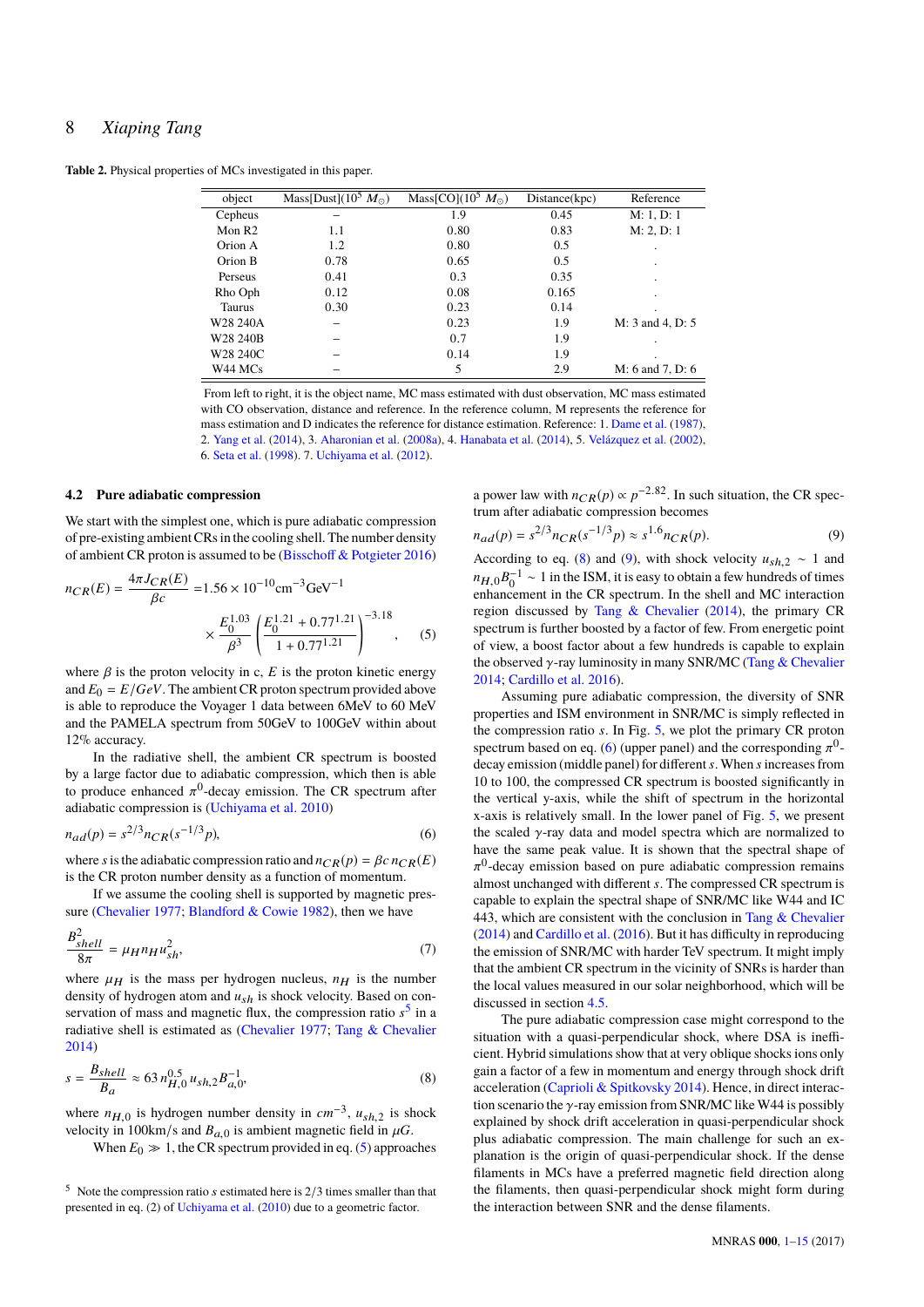

<span id="page-8-0"></span>**Figure 5.** Same as Fig. [3,](#page-4-0) but the primary CR proton spectrum is taken from eq. [\(6\)](#page-7-5) due to pure adiabatic compression of ambient CRs. s is the adiabatic compression ratio.

#### **4.3 DSA of thermal injected particles**

In this section, we discuss about the situation involving DSA of thermal injected particles. In young SNRs, it is widely accepted that the seed particles injected into DSA process are those energetic particles in the high energy tail of thermal population (e.g. [Blasi](#page-12-61) [2013\)](#page-12-61). In middle aged SNRs, as a first guess it is natural to adopt the same assumption. However, as we will show later, thermal injected particles as seed particles have difficulties in reproducing the observed TeV emission.

The CR spectrum resulting from DSA of thermal injected particles is assumed to be a steady state DSA spectrum [\(Bell](#page-12-41) [1978;](#page-12-41) [Blandford & Eichler](#page-12-42) [1987\)](#page-12-42) plus a spectral break at  $p_{\text{br}}$  and an exponential cutoff at  $p_{max}$ , which is

$$
n_{DSA}(p) = \begin{cases} N_0 p^{2-\alpha_r} e^{-p/p_{max}}, & p \le p_{br}, \\ N_0 p_{br} p^{1-\alpha_r} e^{-p/p_{max}}, & p > p_{br}. \end{cases}
$$
(10)

*N*<sup>0</sup> is a normalization constant and  $\alpha_r = 3r/(r - 1)$  where *r* is the shock compression ratio. Strong shock condition is assumed through our discussion, i.e.  $r = 4$ .

The spectral break at  $p_{br}$  is introduced by a modified version of neutral-ion damping. [Malkov et al.](#page-12-62) [\(2011\)](#page-12-62) propose that neutralion damping can steepen the steady state DSA spectrum by exactly

one power above the break momentum  $p_{br}$ , which help explain the steeping of  $\gamma$ -ray emission above a few GeV. The break momentum  $p_{hr}$  is found to be [\(Malkov et al.](#page-12-62) [2011\)](#page-12-62)

$$
p_{br} = \frac{2V_{A}m\omega_{c}}{v_{in}}
$$
  
 
$$
\approx 9 B_{a,0}^{2} T_{4}^{-0.4} n_{n}^{-1} n_{i}^{-1/2} \text{ GeV/c,}
$$
 (11)

where  $T_4$  is the precursor temperature in  $10^4$ K,  $B_{a,0}$  is the ambient magnetic field in  $\mu$ G,  $n_n$  and  $n_i$  are the number density of neutrals and ions in cm−<sup>3</sup> respectively.

The exponential cutoff at  $p_{max}$  represents the maximum energy available in accelerated particles due to wave damping, energy loss and finite acceleration time. The evolution of  $p_{max}$  due to either non-linear wave damping or neutral-ion damping in a young SNR is discussed in section  $3.3$ . Here we assume  $p_{max}$  is limited by the finite acceleration time of particles like in [Uchiyama et al.](#page-12-15) [\(2010\)](#page-12-15), which could be considered as an upper limit of  $p_{max}$ . The condition that particle acceleration time is smaller than the remnant age provides

<span id="page-8-3"></span>
$$
p_{max} \lesssim 500 \eta_g^{-1} u_{sh,2}^2 t_4 B_{a,1} \text{GeV/c},\tag{12}
$$

where  $\eta_g \ge 1$  is the gyro factor,  $t_4$  is the remnant age in 10<sup>4</sup>yr and  $B_{a,1}$  is the ambient magnetic field in  $10 \mu G$ .

<span id="page-8-2"></span>When these energetic CR particles accumulate in the radiative shell, the CR spectrum derived in eq. [\(10\)](#page-8-1) is further boosted by adiabatic compression and becomes

$$
n_{ad,DSA}(p) = s^{2/3} n_{DSA}(s^{-1/3}p).
$$
 (13)

In Fig. [6,](#page-9-1) we plot the primary CR proton spectrum  $n_{ad,DSA}$  (upper<br>panel) and the corresponding  $\pi^0$  doesn emission (middle panel) for panel) and the corresponding  $\pi^0$ -decay emission (middle panel) for different  $n_a$  and  $n_b$ . The scaled  $\gamma$ -ray data and model spectral different *p<sub>max</sub>* and *p<sub>br</sub>*. The scaled γ-ray data and model spectra are presented in the lower panel to compare the spectral shape. The adiabatic compression ratio *s* is assumed to be 50 in all the calculation.

According to Fig. [6,](#page-9-1) the spectral break  $p_{hr}$  induced by neutralion damping is crucial in interpreting the steepening of  $\gamma$ -ray spectrum above a few GeV. The main concern about the modified version of neutral-ion damping is the time scale taken for it to rebuild the CR spectrum, which is not discussed in [Malkov et al.](#page-12-62) [\(2011\)](#page-12-62). As a result, whether such modified version of neutral-ion damping is efficient enough in middle aged SNRs is still an open question [\(Drury](#page-12-50) [2011\)](#page-12-50).

The  $\gamma$ -ray data from all SNR/MC suggests that  $p_{br} \sim 10$ GeV/c. If we assume  $n_0 = n_i + n_n$  and the ionization fraction is  $\theta$ , then the break momentum becomes

$$
p_{br} \approx 9 B_{a,0}^2 n_0^{-3/2} T_4^{-0.4} (1 - \theta)^{-1} \theta^{-1/2} \text{ GeV/c.}
$$
 (14)

Zeeman measurements of diffuse and molecular clouds show that the total magnetic field within clouds in  $\mu$ G follows [\(Crutcher](#page-12-63) [2012\)](#page-12-63)

<span id="page-8-1"></span>
$$
B_{a,0} \approx \begin{cases} C_0 & \text{when } n_0 < 300, \\ C_0(n_0/300)^{0.65} & \text{when } n_0 \ge 300, \end{cases} \tag{15}
$$

where  $n_0$  is the ambient density in cm<sup>-3</sup>,  $C_0$  is a constant and  $1 \leq C_0 \leq 10$ . In dense MCs, we have

$$
p_{br} \approx 0.2 C_0^2 n_0^{-0.2} T_4^{-0.4} (1 - \theta)^{-1} \theta^{-1/2} \text{ GeV/c},\tag{16}
$$

which is not very sensitive to  $n_0$ . Because  $T_4$  and  $\theta$  both depend on the shock velocity  $u_{sh}$ ,  $p_{br} \sim 10 \text{GeV/c}$  then implies a shock velocity  $u_{sh}$  ~ 100km/s and  $C_0$  ~ 5 which can be tested by future observation.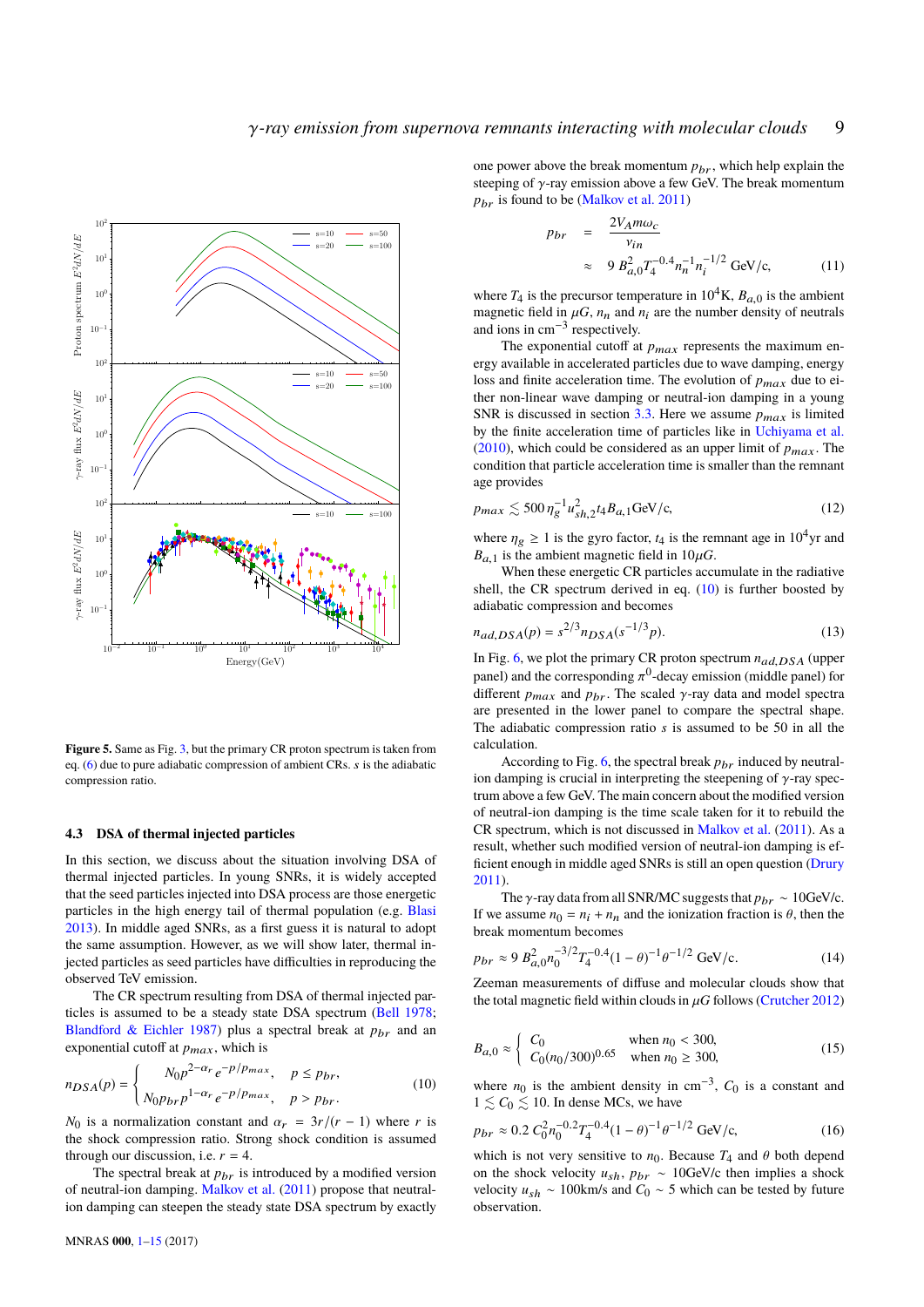

<span id="page-9-1"></span>Figure 6. Same as Fig. [3,](#page-4-0) but the primary CR proton spectrum is described by eq. [\(13\)](#page-8-2) based on DSA of thermal injected seed particles.  $p_{max}$  and  $p_{hr}$  are the cutoff momentum and break momentum in GeV/c respectively. The adiabatic compression ratio s is assumed to be 50.

The primary CR spectrum derived in eq.  $(13)$  is able to reproduce the γ-ray emission in W44 and G357.7-0.1, which do not have TeV detection [\(Uchiyama et al.](#page-12-15) [2010\)](#page-12-15). For the rest of SNR/MC with TeV detection, the model discussed in this section however fails in the TeV band due to the exponential cutoff (Tang  $&$  Chevalier [2014\)](#page-12-16). It is mainly because DSA is inefficient in middle aged SNRs with slow shocks and is not able to accelerate thermal injected particles to above TeV energy, which suggests that thermal injected particles might not be the dominant component of seed particles in SNR/MC. In section [4.2,](#page-7-6) we already show that pure adiabatic compression of ambient CRs is capable to produce a significant amount of TeV emission, which motivates us to consider ambient CRs as seed particles in DSA, i.e. re-acceleration of pre-existing ambient CRs.

#### <span id="page-9-0"></span>**4.4 Re-acceleration of pre-existing ambient CRs**

In this section, we discuss the model involving re-acceleration of pre-existing ambient CRs (hereafter RPCR). From energetic point of view, in middle-aged SNRs with slow shocks RPCR is more efficient in accelerating particles. Recently, [Lee et al.](#page-12-18) [\(2015\)](#page-12-18) per-

formed a hydro simulation for W44 with a self-consistent treatment of non-linear DSA. The authors found that, in order to reproduce the observed γ-ray and radio emission, about  $\sim$  33% of shock energy has to contribute to the DSA process for thermal injection, while only  $\leq 1\%$  of acceleration efficiency is needed for RPCR.

If RPCR is the correct picture for DSA in middle-aged SNRs, then it indicates a transition of seed particles during the SNR evolution, which is from thermal injected seed particles in young SNRs to pre-existing CRs in middle-aged SNRs. The transition is a natural consequence of the declining shock velocity in the SNR evolution. For slow shock, the postshock temperature is low, thus the thermal particles behind the shock front are shifted to lower energy, which makes the thermal injection less efficient.

RPCR is potentially very interesting as it may help explain the anomaly detected by PAMELA and AMS in the ambient CR spectrum (e.g., [Adriani et al.](#page-12-64) [2011\)](#page-12-64). For example, [Thoudam & Höran](#page-12-65)[del](#page-12-65) [\(2014\)](#page-12-65) propose that strong re-acceleration of ambient CRs at slow SNR shocks is able to explain the observed spectral break in CR proton and Helium spectra at a few hundred GV rigidity. The study here provides possibly the first evidence for efficient RPCR in middle-aged SNRs.

Next, we try to estimate the condition for such transition to happen based on simple energy argument. We assume that particles with  $E > \xi E_{th}$  are injected into the DSA process as suggested by [Blasi et al.](#page-12-66) [\(2005\)](#page-12-66), where  $E_{th} = k_B T$  characterizes the thermal peak of the Maxwellian distribution. Let's consider a shock front with velocity  $u_{sh}$ , which is propagating in an ambient medium with number density  $n_a$ . Under the strong shock condition, the postshock density and temperature are  $n_{sh} = 4n_a$  and  $T_{sh} = 3\mu m_p u_{sh}^2 / 16k_B$ <br>respectively where *m* is the proton mass and *u* is the mean molecrespectively, where  $m_p$  is the proton mass and  $\mu$  is the mean molecular weight. The total energy density of thermal injected protons at the downstream region is

$$
E_{inj} = \frac{2n_{sh}}{\sqrt{\pi}} \int_{\xi E_{th}}^{\infty} \left(\frac{E}{k_B T_{sh}}\right)^{3/2} e^{-E/k_B T_{th}} dE
$$
  

$$
= \frac{3\mu m_p n_a u_{sh}^2}{2\sqrt{\pi}} \int_{\xi}^{\infty} x^{3/2} e^{-x} dx
$$
  

$$
= 420\mu \left(\frac{n_a}{1 \text{cm}^{-3}}\right) \left(\frac{u_{sh}}{200 \text{km/s}}\right)^2 \text{eV cm}^{-3}
$$
  

$$
\times \int_{\xi}^{\infty} x^{3/2} e^{-x} dx. \tag{17}
$$

[Blasi et al.](#page-12-66) [\(2005\)](#page-12-66) argue that  $\sqrt{\xi}$  varies between 2 and 4. Assuming  $\sqrt{\xi} = 3$  and  $\mu = 1.4$  after some calculation we obtain  $\sqrt{\xi}$  = 3 and  $\mu$  = 1.4, after some calculation we obtain

<span id="page-9-2"></span>
$$
E_{inj} = 2.3 \left(\frac{n_0}{1 \text{cm}^{-3}}\right) \left(\frac{u_{sh}}{200 \text{km/s}}\right)^2 \text{eV cm}^{-3},\tag{18}
$$

which is comparable to the ambient CR energy density *E*<sub>CR</sub> ∼ 1eVcm<sup>-3</sup>. We want to emphasize that  $E_{inj}$  is very sensitive to  $\xi$ <br>and decreases very quickly as  $\xi$  increases. If we assume  $\sqrt{\xi} = 4$ , we Teven F are want to emphasize that  $E_{inj}$  is very sensitive to  $\zeta$  and decreases very quickly as  $\xi$  increases. If we assume  $\sqrt{\xi} = 4$ , we instead obtain instead obtain

$$
E_{inj} = 0.005 \left(\frac{n_0}{1 \text{cm}^{-3}}\right) \left(\frac{u_{sh}}{200 \text{km/s}}\right)^2 \text{eV cm}^{-3}.
$$
 (19)

According to Eq. [\(18\)](#page-9-2), ambient CRs likely become the dominant component of seed particles in DSA, if the shock velocity drops to *u*sh ∼ 100km/s. It is interesting that the slow radiative shock observed in middle-aged SNRs like IC 443 and W44 is consistent with the requirement of RPCR. Although above calculation may not be the best way to estimate the transition of seed particles, it qualitatively illustrates the existence of such transition. Quantitative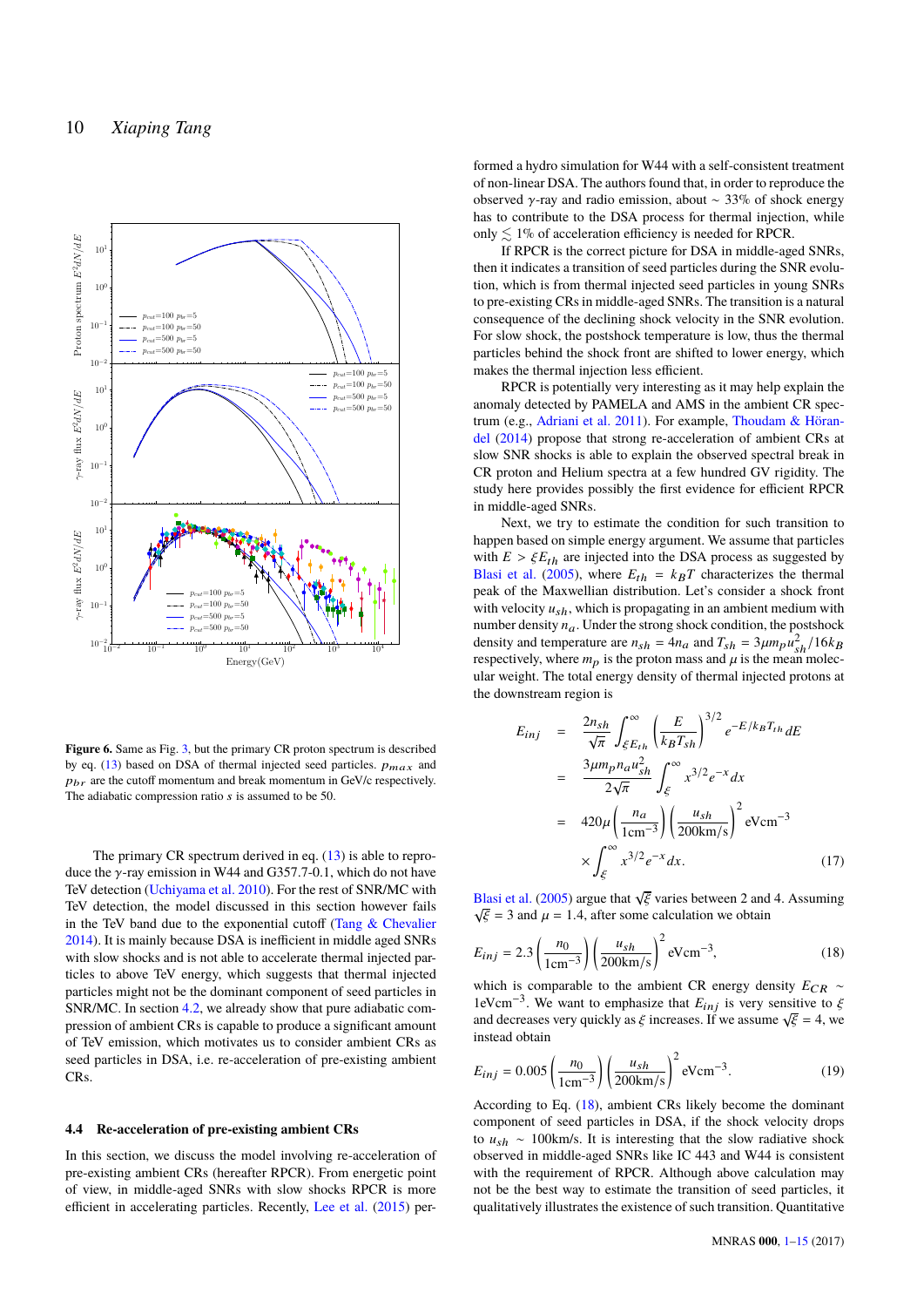study of the transition in a self consistent way is beyond the scope of this paper, which will be addressed in future work.

[Tang & Chevalier](#page-12-17) [\(2015\)](#page-12-17) derive time dependent solutions for RPCR with both energy independent diffusion and energy dependent diffusion in the test particle limit. In this section, we confine our discussion to energy dependent diffusion which is more realistic in SNR/MC. In [Tang & Chevalier](#page-12-17) [\(2015\)](#page-12-17), we adopt the spatially averaged CR spectrum in the downstream region to fit the  $\gamma$ -ray emission. Here we instead apply the particle spectrum at shock front to fit the  $\gamma$ -ray spectra, which might be more reasonable for a thin shell. The RPCR spectrum at shock front is

$$
n_{TD}(p) = \alpha p^{2-\alpha_r} \int_0^p p'^{\alpha_r - 3} n_{CR}(p') dp'
$$
  
 
$$
\times \mathcal{L}^{-1} \left\{ \frac{e^{2\Delta\alpha(\sqrt{1 + sp'_\sigma} - \sqrt{1 + sp_\sigma})/A_2\sigma}}{2s} \right\}
$$
  
 
$$
\times \frac{(1 + \sqrt{1 + sp_\sigma})^{(2\Delta\alpha/A_2\sigma)}}{(1 + \sqrt{1 + sp'_\sigma})^{(2\Delta\alpha/A_2\sigma) - 1}} \right\},
$$
(20)

where  $\mathcal{L}^{-1}$  represents inverse Laplace transformation,  $n_{CR}(p)$  is the ambient CR spectrum defined in eq. [\(5\)](#page-7-2) and  $\sigma$  is the power law index for energy dependent diffusion. The definition of all the parameters in above equation can be found in Tang  $\&$  Chevalier [\(2015\)](#page-12-17). The RPCR spectrum provided in eq. [\(20\)](#page-10-2) is characterized by a critical momentum  $p_{crit}$ , which is determined by the acceleration time of CR particles and is equivalent to  $p_{max}$  defined in eq. [\(12\)](#page-8-3). Below  $p_{crit}$ , the particle spectrum already reaches the steady state and follows the steady state DSA solution. Above  $p_{crit}$ , the particle spectrum hasn't reached the steady state yet and instead follows the input CR spectrum, see [Tang & Chevalier](#page-12-17) [\(2015,](#page-12-17) [2016\)](#page-12-67) for more details.

In the radiative shell, CR particles generated through RPCR are further boosted by adiabatic compression. The resulted primary CR spectrum involving both RPCR and adiabatic compression becomes

<span id="page-10-4"></span>
$$
n_{ad,TD}(p) = s^{2/3} n_{TD}(s^{-1/3}p). \tag{21}
$$

In Fig. [7,](#page-11-1) we plot the primary CR spectrum  $n_{ad,TD}$  (upper panel) and the corresponding  $\pi^0$ -decay emission (middle panel) for dif-<br>ferent  $\pi$  and  $t/\tau$ ,  $t/\tau$  is a dimensionless ratio between the particle ferent  $\sigma$  and  $t/\tau$ .  $t/\tau$  is a dimensionless ratio between the particle acceleration time  $t$  and the characteristic time  $\tau$  for DSA, which satisfies

<span id="page-10-5"></span>
$$
\frac{t}{\tau} \sim 0.3 \left( \frac{t}{10^4 \text{yrs}} \right) \left( \frac{u_{sh}}{100 \text{km/s}} \right)^2 \left( \frac{10^{25} \text{cm}^2/\text{s}}{D_0} \right). \tag{22}
$$

 $D_0$  is diffusion coefficient at  $p = 1$ GeV/c and  $u_{sh}$  is shock velocity [\(Tang & Chevalier](#page-12-17) [2015\)](#page-12-17). In the lower panel, we present the  $\gamma$ -ray data and model spectra, which are scaled to have the same peak value. The adiabatic compression ratio *s* is assumed to be 50 in all cases.

According to Fig. [7,](#page-11-1) as the ratio  $t/\tau$  increases the critical momentum  $p_{crit}$  in the proton spectrum is shifted to higher energy, while the power law index below and above the break remain almost the same, see more discussion in Tang  $&$  Chevalier [\(2015\)](#page-12-17). This feature in RPCR can naturally explain why the BPL spectrum in SNR/MC has similar  $\alpha_1$  and  $\alpha_2$  but larger  $p_{br}$  comparing with that in isolated giant MCs as discussed in section [2.1.](#page-1-3)

In the case of RPCR, the modified version of neutral-ion damping [\(Malkov et al.](#page-12-62) [2011\)](#page-12-62) is not needed to explain the steepening of spectrum above a few GeV [\(Tang & Chevalier](#page-12-17) [2015;](#page-12-17) [Cardillo et al.](#page-12-19) [2016\)](#page-12-19). According to Fig. [7,](#page-11-1) the model involving both RPCR and adiabatic compression is able to reproduce the overall profile of  $\gamma$ -ray spectra in all SNR/MC except W30 and W41. The dispersion shown in the TeV spectra is likely partly explained by the different acceleration time, i.e.  $t/\tau$ , and partly induced by the intrinsic dispersion in the ambient CR spectrum, which will be discussed in the following section. W30 and W41 show much harder TeV emission than the others which is possibly caused by the spatially overlapped PWN in the line of sight.

<span id="page-10-3"></span>The particle spectrum presented in eq. [\(20\)](#page-10-2) can be approximated as

$$
n_{ap}(p) = \text{Max}[n_{CR}(p), n_{acc}(p)],\tag{23}
$$

where  $n_{CR}(p)$  is the ambient CR spectrum.  $n_{acc}$  is the steady state DSA spectrum [\(Bell](#page-12-41) [1978;](#page-12-41) [Blandford & Eichler](#page-12-42) [1987\)](#page-12-42) with an exponential cutoff at  $p_{max}$ 

$$
n_{acc}(p) = \alpha_r p^{2-\alpha_r} e^{-p/p_{max}} \int_{p_{min}}^{p} n_{CR}(p') p'^{\alpha_r - 3} dp',
$$
 (24)

<span id="page-10-2"></span>where  $\alpha_r = \frac{3r}{r - 1}$  and *r* is the shock compression ratio. *p<sub>max</sub>* here is the same as that in eq. [\(12\)](#page-8-3) and is equivalent to  $p_{crit}$ .  $n_{ap}(p)$ follows the steady state DSA spectrum below  $p_{max}$  and approaches the input CR spectrum above  $p_{max}$ .  $p_{min}$  is the minimum momentum in the ambient CR spectrum, which is negligible for our discussion. [Lee et al.](#page-12-18) [\(2015\)](#page-12-18) and [Cardillo et al.](#page-12-19) [\(2016\)](#page-12-19) found that the approximate CR spectrum provided in eq.  $(23)$  plus adiabatic compression is able to reproduce both the radio and  $\gamma$ -ray emission in W44.

#### <span id="page-10-1"></span>**4.5 Pre-existing ambient CR spectrum**

For SNR/MC with hard TeV spectrum, the ambient CR spectrum measured in our solar neighborhood seems to be too steep to explain the observed TeV emission. It might imply that the ambient CR spectrum in the vicinity of a SNR is harder than the local value. There are several possibilities which can induce a harder ambient CR spectrum.

At first, the ambient CRs surrounding a SNR is strongly affected by the escaping CR particles, which can potentially harden the ambient CR spectrum. As particles with higher energy escape from the remnant more easily. A self-consistent model involving both ambient CRs and escaping CR particles is needed in future to investigate this possibility. Next, the CR background in our Galaxy may not be uniform as assumed in the standard model of Galactic CRs. It is possibly linked to the very high energy  $\gamma$ -ray emission discovered by H.E.S.S in the Galactic Centre ridge [\(Aharonian et al.](#page-12-68) [2006\)](#page-12-68) and the excess of GeV emission discovered by Fermi in the inner Galaxy [\(Ackermann et al.](#page-12-69) [2012\)](#page-12-69). One possible explanation for the excess of diffuse  $\gamma$ -ray emission is that the CR background in our Galaxy is not uniform and the ambient CR spectrum in the Galactic central region is harder than our local value. If the ambient CR spectrum is not uniform in our Galaxy, then the dispersion shown in TeV emission of all SNR/MC simply reflects the non-homogeneity of CR background in our Galaxy. Ambient CR spectrum with spectral index of  $2.5 - 2.7$  at very high energy would be enough to explain the TeV emission from different SNR/MC.

## <span id="page-10-0"></span>**4.6 Challenge for the model**

In the direct interaction scenario, RPCR plus adiabatic compression appears to the best model to explain the  $\gamma$ -ray emission in SNR/MC. RPCR suggests a transition of seed particles in SNR evolution,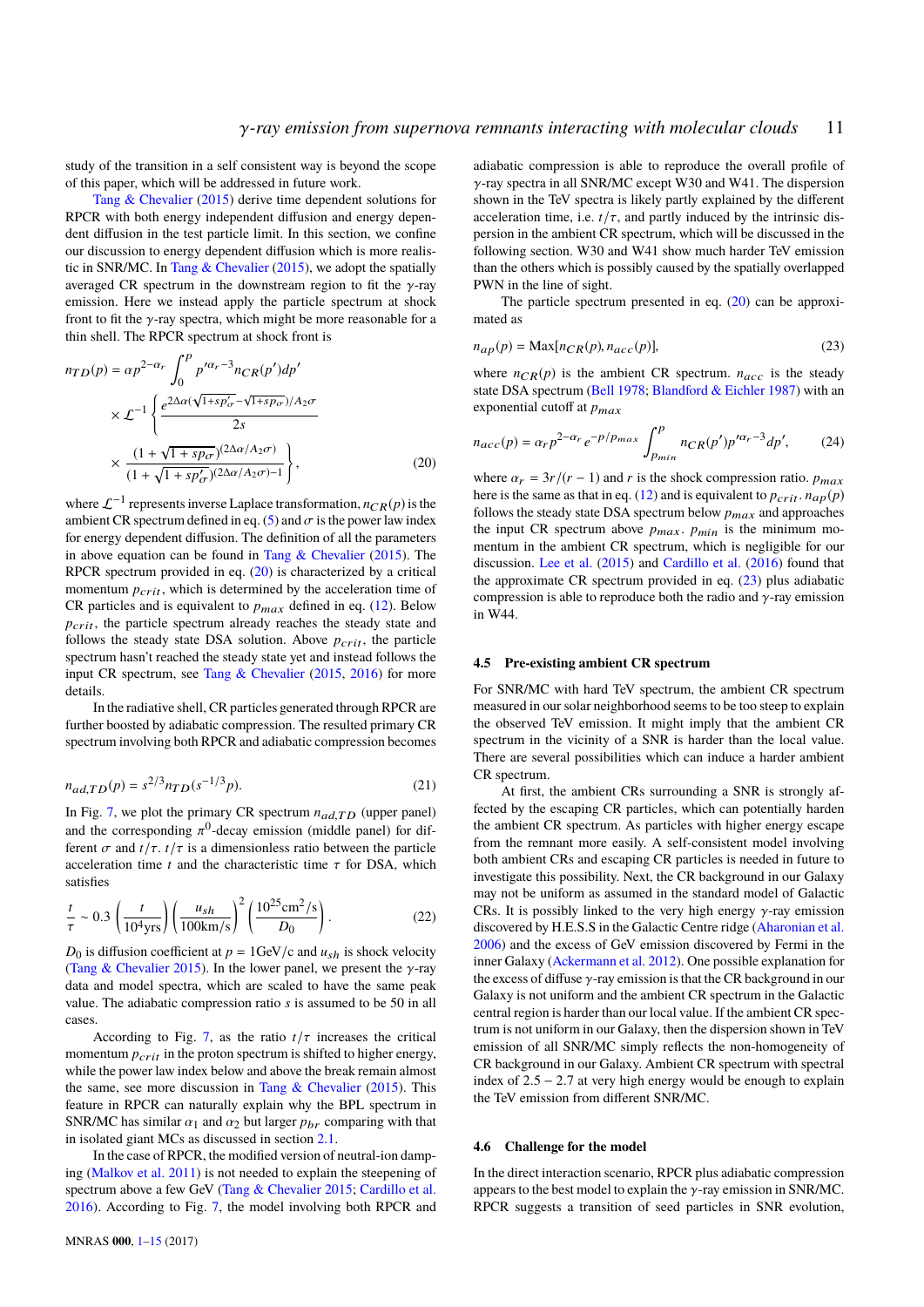

<span id="page-11-1"></span>Figure 7. Same as Fig. [3,](#page-4-0) but the primary CR proton spectrum is replaced with eq. [\(21\)](#page-10-4) involving both RPCR and adiabatic compression.  $\sigma$  is the power law index for energy dependent diffusion.  $t/\tau$  is a dimensionless time ratio, where t is roughly the remnant age and  $\tau$  is a characteristic time for DSA, see eq. [\(22\)](#page-10-5). The adiabatic compression ratio s is assumed to be 50.

which is from thermal injected seed particles in young SNR to the pre-existing ambient CRs in middle-aged SNR. In the transition, the spectrum of SNR/MC gradually changes from an exponential like cutoff at very high energy to a power law profile as the remnant age increases.

The steep GeV spectrum and non-detection of TeV emission in W44 imply that it may be a good example of SNRs in such transition. It is likely that the thermal injected particles in W44 still dominate the seed particles, while ambient CRs already become the dominant component of seed particle in the other middle aged SNRs. Multiwavelength observation of both young and middle-aged SNRs is needed in future to test the idea of transition in seed particle.

# <span id="page-11-0"></span>**5 DISCUSSION**

In this work, we study the  $\gamma$ -ray emission from 10 SNR/MC in the First *Fermi* SNR catalog with a focus on the spectral shape. We compare the  $\gamma$ -ray data available in literature with the model prediction from widely used escaping scenario and direct interaction to obtain deeper insight into the physical origin of  $\gamma$ -ray emission.

In the escaping scenario, the shape of model spectrum strongly depends on the spatial configuration of SNR/MC. Since the observed 10 SNR/MC are likely in different spatial configuration, a variety of γ-ray spectra with different shape is expected in observation, which however is not seen in current data. Moreover, in order to reproduce the  $\gamma$ -ray data, CR protons with energy  $\lesssim 1$ GeV must be able to escape from the remnant and then diffuse into the nearby MCs, which however is still an open question. Two best examples of illuminated MCs discussed in the literature are  $\gamma$ -ray bright MCs external to W28 and W44. We argue that the  $\gamma$ -ray emission from them is possibly attributed to or at least partly attributed to the ambient CRs and other associated sources. In summary, the  $\nu$ -ray spectra from 10 SNR/MC are inconsistent with the prediction of escaping scenario statistically. The inconsistency not only challenges the escaping scenario but also challenges our understanding of CR escaping in SNRs. It may imply that the free escape boundary widely adopted in the escaping scenario is not a good recipe to describe the spatial distribution of escaping CRs. We have to keep in mind that the free escape boundary was originally introduced in non-linear DSA to achieve a self-consistent treatment of particle acceleration at the shock front. It is not designed to study the propagation of escaping CRs in the ISM surrounding a SNR. If we instead assume a finite escape probability at the forward shock for particle with all energies, then the sharp low energy cutoff in the escaping CR spectrum will disappear, which may relieve the tension between  $\gamma$ -ray data and the escaping model.

In the direct interaction scenario, the model involving RPCR and adiabatic compression is able to explain the  $\gamma$ -ray emission from most SNR/MC. RPCR suggests a transition in seed particle, which is from thermal injected seed particle in young SNRs to preexisting ambient CRs in middle-aged SNRs. The transition is likely a natural result of declining shock velocity in SNR evolution. Because in old SNRs with slow shock the thermal particles behind the shock front are shifted to lower energy, which makes the thermal injection less efficient. Re-acceleration of ambient CRs is potentially very interesting as it may help explain the anomaly detected by PAMELA and AMS in the ambient CR spectrum (e.g., [Adriani](#page-12-64) [et al.](#page-12-64) [2011\)](#page-12-64). For example, [Thoudam & Hörandel](#page-12-65) [\(2014\)](#page-12-65) propose that re-acceleration of ambient CRs at slow SNR shocks is able to explain the observed spectral break in proton and Helium spectra at a few hundred GV rigidity. Multi-wavelength observation is needed in future to investigate whether such transition exists in SNR evolution. We also propose that radiative SNRs without MC interaction are able to produce a significant amount of  $\gamma$ -ray emission. A good candidate is S147. With accumulated Fermi data and CTA in future, we expect to detect more remnants like S147. Through the discussion, we assume strong shock condition. If the slow shock in middle-aged SNRs happens to have a low Mach number, then it can reduce the compression ratio and steepen the steady state DSA spectrum, which needs to be investigated in future work.

## **ACKNOWLEDGMENTS**

XT is very grateful to Roger Chevalier, Patrick Slane, Andrew Strong, Shigehiro Nagataki, Shiu-Hang Lee and the anonymous referee for constructive comments, which help to improve the manuscript significantly. XT would also like to thank Yang Chen, Xiao Zhang, Yasunobu Uchiyama and Eugene Churazov for reading the manuscript.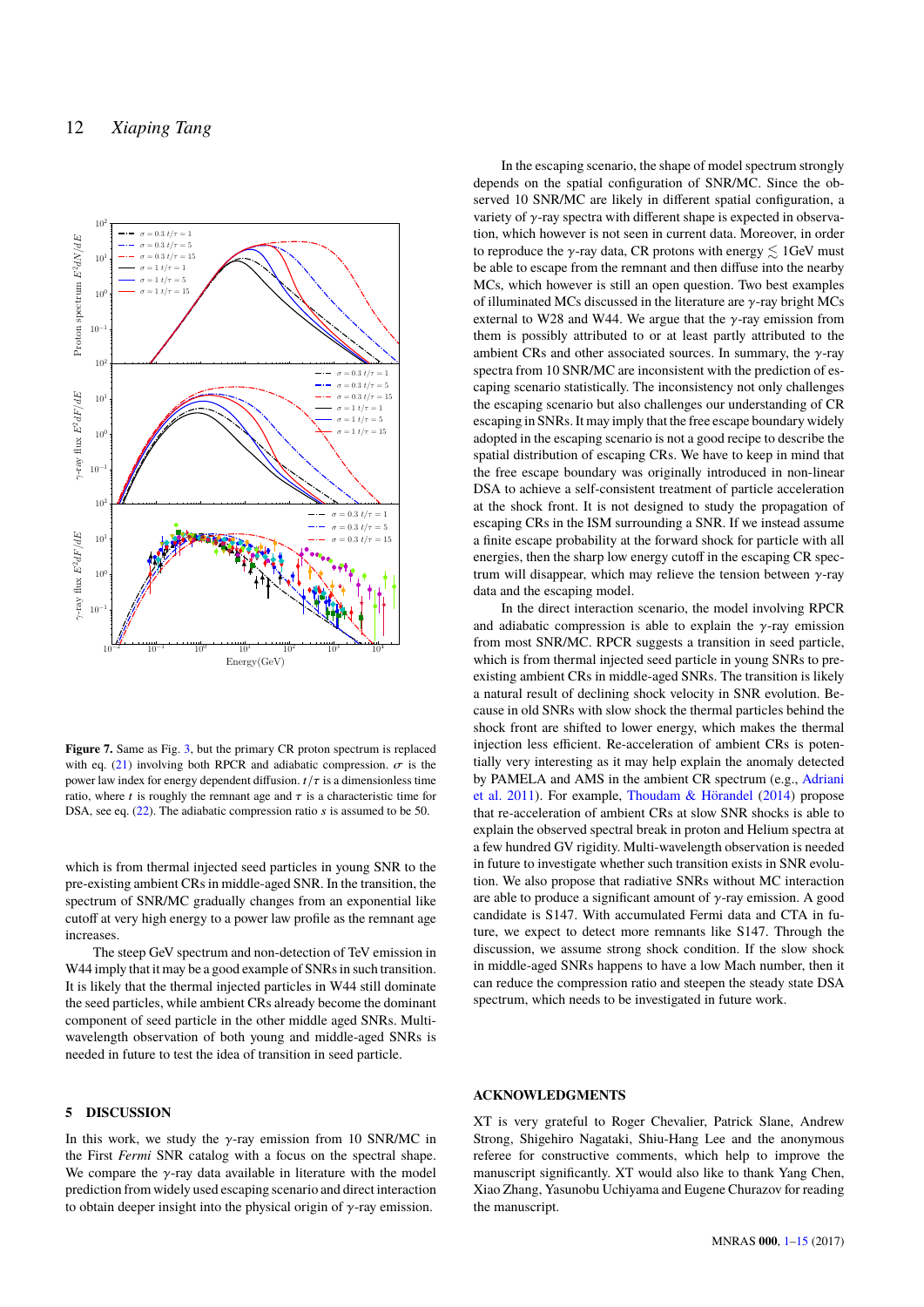#### **REFERENCES**

- <span id="page-12-8"></span>Abdo, A. A., Ackermann, M., Ajello, M., et al. 2009, ApJ, 706, L1
- <span id="page-12-0"></span>Abdo, A. A., Ackermann, M., Ajello, M., et al. 2010a, Science, 327, 1103 (W44)
- <span id="page-12-4"></span>Abdo, A. A., Ackermann, M., Ajello, M., et al. 2010b, ApJ, 712, 459 (IC443)
- <span id="page-12-6"></span>Abdo, A. A., Ackermann, M., Ajello, M., et al. 2010c, ApJ, 718, 348 (W28)
- <span id="page-12-25"></span>Acero, F., Ackermann, M., Ajello, M., et al. 2016, ApJS, 224, 8
- <span id="page-12-69"></span>Ackermann, M., Ajello, M., Atwood, W. B., et al. 2012, ApJ, 750, 3
- <span id="page-12-13"></span>Ackermann, M., Ajello, M., Allafort, A., et al. 2013, Science, 339, 807
- <span id="page-12-26"></span>Ackermann, M., Ajello, M., Baldini, L., et al. 2017, ApJ, 843, 139
- <span id="page-12-3"></span>Acciari, V. A., Aliu, E., Arlen, T., et al. 2009, ApJ, 698, L133
- <span id="page-12-20"></span>Aharonian, F. A., & Atoyan, A. M. 1996, A&A, 309, 917
- Aharonian, F. A., Akhperjanian, A. G., Beilicke, M., et al. 2002, A&A, 395, 803
- <span id="page-12-68"></span>Aharonian, F., Akhperjanian, A. G., Bazer-Bachi, A. R., et al. 2006, Nature, 439, 695
- <span id="page-12-5"></span>Aharonian, F., Akhperjanian, A. G., Bazer-Bachi, A. R., et al. 2008a, A&A, 481, 401 (W28)
- <span id="page-12-35"></span>Aharonian, F., Akhperjanian, A. G., Barres de Almeida, U., et al. 2008b, A&A, 490, 685 (CTB 37A)
- <span id="page-12-27"></span>Ajello, M., Allafort, A., Baldini, L., et al. 2012, ApJ, 744, 80
- <span id="page-12-2"></span>Albert, J., Aliu, E., Anderhub, H., et al. 2007, ApJ, 664, L87
- <span id="page-12-9"></span>Aleksić, J., Alvarez, E. A., Antonelli, L. A., et al. 2012, A&A, 541, A13
- <span id="page-12-64"></span>Adriani, O., Barbarino, G. C., Bazilevskaya, G. A., et al. 2011, Science, 332, 69
- <span id="page-12-33"></span>Antchev, G., Aspell, P., Atanassov, I., et al. 2013, Physical Review Letters, 111, 012001
- <span id="page-12-41"></span>Bell, A. R. 1978, MNRAS, 182, 147
- <span id="page-12-70"></span>Berezinskii, V. S., Bulanov, S. V., Dogiel, V. A., & Ptuskin, V. S. 1990, Amsterdam: North-Holland, 1990, edited by Ginzburg, V.L.,
- <span id="page-12-58"></span>Bisschoff, D., & Potgieter, M. S. 2016, Ap&SS, 361, 48
- <span id="page-12-53"></span>Blandford, R. D., & Cowie, L. L. 1982, ApJ, 260, 625
- <span id="page-12-42"></span>Blandford, R., & Eichler, D. 1987, PhR, 154, 1
- <span id="page-12-66"></span>Blasi, P., Gabici, S., & Vannoni, G. 2005, MNRAS, 361, 907
- <span id="page-12-61"></span>Blasi, P. 2013, A&ARv, 21, 70
- <span id="page-12-36"></span>Brandt, T. J., & Fermi-LAT Collaboration 2013, Advances in Space Research, 51, 247
- <span id="page-12-14"></span>Bykov, A. M., Chevalier, R. A., Ellison, D. C., & Uvarov, Y. A. 2000, ApJ, 538, 203
- <span id="page-12-60"></span>Caprioli, D., & Spitkovsky, A. 2014, ApJ, 783, 91
- <span id="page-12-19"></span>Cardillo, M., Amato, E., & Blasi, P. 2016, arXiv:1604.02321
- Castro, D., & Slane, P. 2010, ApJ, 717, 372
- <span id="page-12-37"></span>Castro, D., Slane, P., Carlton, A., & Figueroa-Feliciano, E. 2013, ApJ, 774, 36
- <span id="page-12-59"></span>Chevalier, R. A. 1977, ApJ, 213, 52
- Chevalier, R. A., & Imamura, J. N. 1982, ApJ, 261, 543
- Chevalier, R. A. 1999, ApJ, 511, 798
- <span id="page-12-63"></span>Crutcher, R. M. 2012, ARA&A, 50, 29
- <span id="page-12-55"></span>Dame, T. M., Ungerechts, H., Cohen, R. S., et al. 1987, ApJ, 322, 706
- <span id="page-12-50"></span>Drury, L. O. 2011, MNRAS, 415, 1807
- <span id="page-12-22"></span>Fujita, Y., Ohira, Y., Tanaka, S. J., & Takahara, F. 2009, ApJ, 707, L179
- <span id="page-12-49"></span>Funk, S. 2015, Annual Review of Nuclear and Particle Science, 65, 245
- <span id="page-12-21"></span>Gabici, S., Aharonian, F. A., & Casanova, S. 2009, MNRAS, 396, 1629
- <span id="page-12-1"></span>Giuliani, A., Cardillo, M., Tavani, M., et al. 2011, ApJ, 742, L30
- <span id="page-12-52"></span>Grenier, I. A., Casandjian, J.-M., & Terrier, R. 2005, Science, 307, 1292
- <span id="page-12-7"></span>Hanabata, Y., Katagiri, H., Hewitt, J. W., et al. 2014, ApJ, 786, 145
- <span id="page-12-38"></span>H. E. S. S. Collaboration, Abramowski, A., Aharonian, F., et al. 2015a, A&A, 574, A100 (G349.7+00.2)
- <span id="page-12-28"></span>H. E. S. S. Collaboration, Abramowski, A., Aharonian, F., et al. 2015b, A&A, 574, A27 (G23.3-00.3)
- <span id="page-12-34"></span>H. E. S. S. Collaboration, Abdalla, H., Abramowski, A., et al. 2016, arXiv:1609.00600
- <span id="page-12-46"></span>Hollenbach, D., & McKee, C. F. 1989, ApJ, 342, 306
- <span id="page-12-11"></span>Jiang, B., Chen, Y., Wang, J., et al. 2010, ApJ, 712, 1147
- <span id="page-12-10"></span>Jogler, T., & Funk, S. 2016, ApJ, 816, 100
- Kim, C.-G., & Ostriker, E. C. 2015, ApJ, 802, 99
	-
- MNRAS **000**, [1](#page-0-0)[–15](#page-14-0) (2017)
- <span id="page-12-31"></span>Kafexhiu, E., Aharonian, F., Taylor, A. M., & Vila, G. S. 2014, Phys. Rev. D, 90, 123014
- <span id="page-12-48"></span><span id="page-12-32"></span>Kamae, T., Karlsson, N., Mizuno, T., Abe, T., & Koi, T. 2006, ApJ, 647, 692 Katagiri, H., Tibaldo, L., Ballet, J., et al. 2011, ApJ, 741, 44
- <span id="page-12-47"></span>Katsuta, J., Uchiyama, Y., Tanaka, T., et al. 2012, ApJ, 752, 135
- <span id="page-12-18"></span>Lee, S.-H., Patnaude, D. J., Raymond, J. C., et al. 2015, ApJ, 806, 71
- <span id="page-12-23"></span>Li, H., & Chen, Y. 2010, MNRAS, 409, L35
- <span id="page-12-43"></span>Malkov, M. A., & Drury, L. O. 2001, Reports on Progress in Physics, 64, 429
- <span id="page-12-62"></span>Malkov, M. A., Diamond, P. H., & Sagdeev, R. Z. 2011, Nature Communications, 2, 194
- <span id="page-12-29"></span>Neronov, A., Malyshev, D., & Semikoz, D. V. 2017, arXiv:1705.02200
- Nicholas, B. P., Rowell, G., Burton, M. G., et al. 2012, MNRAS, 419, 251
- <span id="page-12-24"></span>Ohira, Y., Murase, K., & Yamazaki, R. 2011, MNRAS, 410, 1577
- Petruk, O., Kuzyo, T., & Beshley, V. 2016, MNRAS, 456, 2343
- <span id="page-12-45"></span>Ptuskin, V. S., & Zirakashvili, V. N. 2003, A&A, 403, 1
- <span id="page-12-57"></span>Seta, M., Hasegawa, T., Dame, T. M., et al. 1998, ApJ, 505, 286
- <span id="page-12-12"></span>Slane, P., Bykov, A., Ellison, D. C., Dubner, G., & Castro, D. 2015, Space Sci. Rev., 188, 187
- <span id="page-12-40"></span>Stecker, F. W. 1971, NASA Special Publication, 249,
- <span id="page-12-39"></span>Strong, A. W. 2017, Proc. Workshop on Cosmic Rays Beyond the Standard Model, San Vito di Cadore, 2016
- <span id="page-12-16"></span>Tang, X., & Chevalier, R. A. 2014, ApJ, 784, L35
- <span id="page-12-17"></span>Tang, X., & Chevalier, R. A. 2015, ApJ, 800, 103
- <span id="page-12-67"></span>Tang, X., & Chevalier, R. A. 2016, Supernova Remnants: An Odyssey in Space after Stellar Death, 149
- <span id="page-12-65"></span>Thoudam, S., & Hörandel, J. R. 2014, A&A, 567, A33
- <span id="page-12-15"></span>Uchiyama, Y., Blandford, R. D., Funk, S., Tajima, H., & Tanaka, T. 2010, ApJ, 723, L122
- <span id="page-12-51"></span>Uchiyama, Y., Funk, S., Katagiri, H., et al. 2012, ApJ, 749, L35
- <span id="page-12-56"></span>Velázquez, P. F., Dubner, G. M., Goss, W. M., & Green, A. J. 2002, AJ, 124, 2145
- <span id="page-12-54"></span>Xiao, L., Fürst, E., Reich, W., & Han, J. L. 2008, A&A, 482, 783
- <span id="page-12-44"></span>Yang, R.-z., de Oña Wilhelmi, E., & Aharonian, F. 2014, A&A, 566, A142
- <span id="page-12-30"></span>Zabalza, V. 2015, 34th International Cosmic Ray Conference (ICRC2015), 34, 922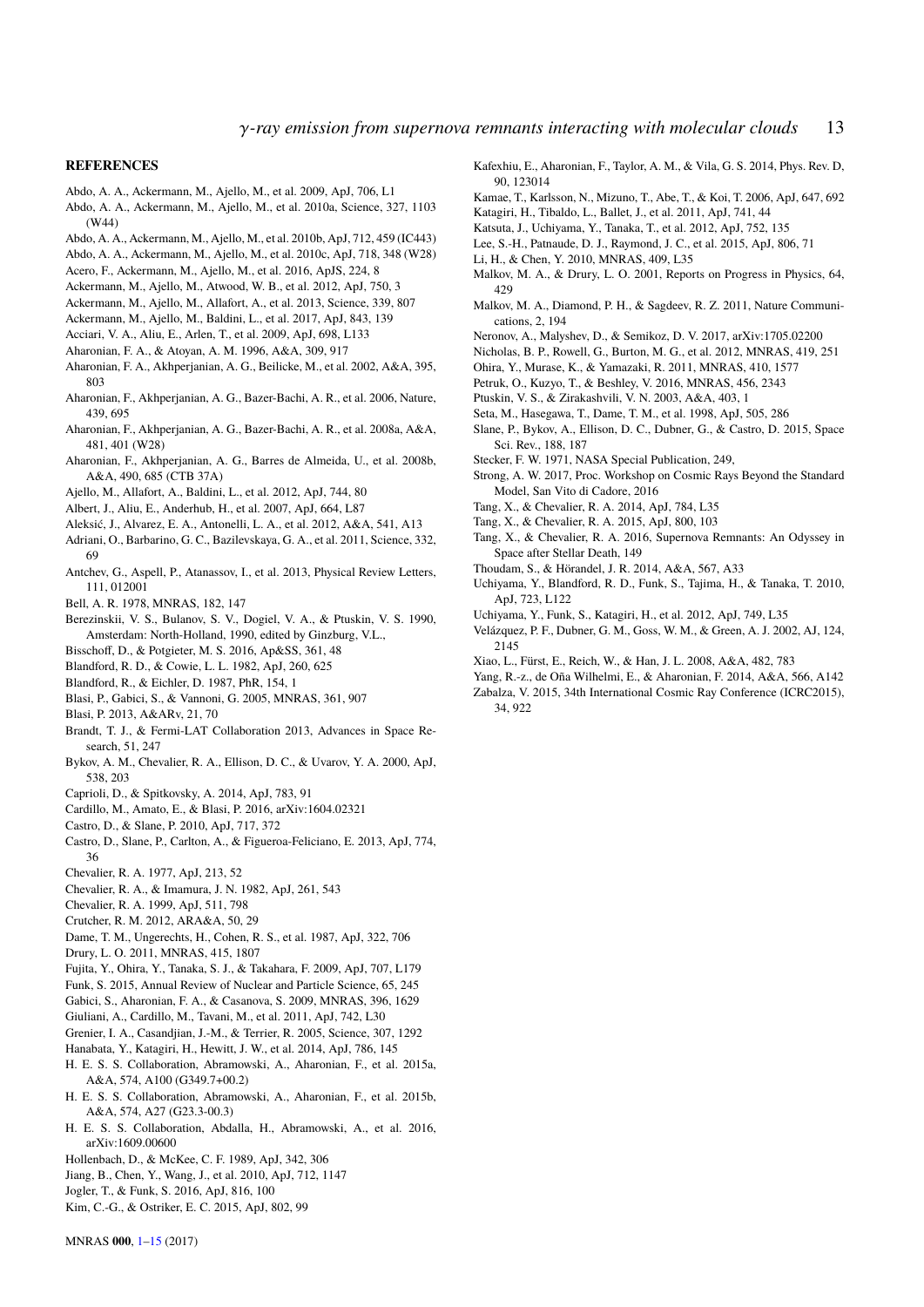# <span id="page-13-0"></span>**APPENDIX A:**  $\pi^0$ -**DECAY EMISISON**

The  $\pi^0$ -decay emission from proton-proton interaction is calculated<br>with the parameterized  $\chi$ -ray production cross sections  $d\pi/dE$ , dewith the parameterized  $\gamma$ -ray production cross sections  $d\sigma/dE_{\gamma}$  developed in [Kafexhiu et al.](#page-12-31) [\(2014\)](#page-12-31). At low energy, the model is fitted with experimental data while at high energy it is tested with public available code GEANT4, PYTHIA 8, SIBYLL 2.1 and QGSJET-I. The 4 public codes predict slightly different results at high energy. In this work, we apply the formula of  $d\sigma/dE_\gamma$  fitted with GEANT 4 results to do the calculation. The analytical formula is found to be accurate within 20% accuracy from the kinematic threshold (280MeV) to PeV energies. We notice that the  $\gamma$ -ray production cross sections provided by [Kafexhiu et al.](#page-12-31) [\(2014\)](#page-12-31) are not smooth at some connecting points. But the resulted  $\pi^0$ -decay emission seems to be unaffected. Emission from the secondary electrons are neglected for unaffected. Emission from the secondary electrons are neglected for simplification in this paper.

The  $\gamma$ -ray production rate is

$$
\frac{dF(E_{\gamma})}{dE_{\gamma}} = 4\pi n_a \int \frac{d\sigma}{dE_{\gamma}}(E, E_{\gamma}) J(E) dE,
$$
\n(A1)

where  $E<sub>\gamma</sub>$  is the photon energy,  $n_a$  is the number density of target protons,  $E$  is the proton kinetic energy and  $J(E)$  is the flux intensity of primary CR protons.  $J(E) = \nu n(E)/4\pi$ , where v is proton velocity and  $n(E)$  is the number density of primary CR protons. Note  $E$ defined here is equivalent to  $T_p$  in [Kafexhiu et al.](#page-12-31) [\(2014\)](#page-12-31).

The parameterized  $\gamma$ -ray production cross section

$$
\frac{d\sigma}{dE_{\gamma}}(E, E_{\gamma}) = A_{max}(E) \times F(E, E_{\gamma})
$$
\n(A2)

The analytical expressions of  $A_{max}(E)$  and  $F(E, E_{\gamma})$  derived in [Kafexhiu et al.](#page-12-31) [\(2014\)](#page-12-31) are quite complicated, so we only explain them briefly here.

*A<sub>max</sub>* characterizes the maximum value of  $d\sigma/dE_v$  and depends on only the proton kinetic energy *E*. [Kafexhiu et al.](#page-12-31) [\(2014\)](#page-12-31) found that

$$
A_{max} = \begin{cases} b_0 \frac{\sigma_{\pi}(E)}{E_{\pi}^{max}} & \text{if } E^{th} \le E < 1 \text{GeV} \\ \frac{b_1 m_p^{b_2 - 1} \sigma_{\pi}(E)}{E^{b_2}} e^{b_3 \log^2(E/m_p)} & \text{if } E \ge 1 \text{GeV} \end{cases}
$$

where  $b_0 = 5.9$ ,  $m_p$  is the proton rest energy,  $E^{th} \approx 0.28$ GeV is the threshold kinetic energy.  $E_{\pi}^{max}$  is defined in eq. (10) and  $b_1$ - $b_3$ where  $b_0 = 5.9$ ,  $m_p$  is the proton rest energy,  $E^{th} \approx 0.28$ GeV is for different *E* are presented in Table VII of [Kafexhiu et al.](#page-12-31) [\(2014\)](#page-12-31).  $\sigma_{\pi}(E)$  is the inclusive  $\pi^0$  production cross section and satisfies

$$
\sigma_{\pi}(E) = \begin{cases} \sigma_{1\pi}(E) + \sigma_{2\pi}(E) & \text{if } E^{th} \le E < 2\text{GeV}, \\ \sigma_{inel}(E) \times \langle n_{\pi^0} \rangle(E) & \text{if } E \ge 2\text{GeV}. \end{cases}
$$

 $\sigma_{1\pi}$  is the cross section for  $pp \to pp\pi^0$  channel and

$$
\sigma_{1\pi} = 7.66 \times 10^{-3} \eta^{1.95} (1 + \eta + \eta^5) [f_{BW}(\sqrt{s})]^{1.86} \text{mb} \tag{A3}
$$

where  $\eta$  and  $f_{BW}(\sqrt{s})$  are provided in eq. (3) and eq. (4) of [Kafexhiu](#page-12-31) [et al.](#page-12-31) [\(2014\)](#page-12-31) respectively.

 $\sigma_{2\pi}$  is the cross section for two-pion production channel and

$$
\sigma_{2\pi} = 5.7 \left( 1 + e^{-9.3(E_1 - 1.4)} \right)^{-1} \text{mb}
$$
 (A4)

where  $E_1$  is proton kinetic energy in GeV.

 $\sigma_{inel}$  is the total inelastic cross section for proton and proton

interaction and

$$
\sigma_{inel} = \left[30.7 - 0.96\log\left(\frac{E}{E^{th}}\right) + 0.18\log^2\left(\frac{E}{E^{th}}\right)\right]
$$

$$
\times \left[1 - \left(\frac{E^{th}}{E}\right)^{1.9}\right]^3 \text{ mb.}
$$
(A5)

 $\langle n_{\pi^0} \rangle$  (*E*) is the average  $\pi^0$  production multiplicity and

$$
\langle n_{\pi^0} \rangle = \begin{cases}\n-0.006 + 0.237Q_p - 0.023Q_p^2, & \text{if } 2 \le E_1 < 5 \\
a_1 \xi^{a_4} [1 + e^{-a_2 \xi^{a_5}}] [1 - e^{-a_3 \xi^{1/4}}], & \text{if } E_1 \ge 5\n\end{cases}
$$

where  $Q_p = (E - E^{th})/m_p$ ,  $\xi = (E - 3GeV)/m_p$  and  $E_1$  is proton<br>kinetic energy in GeV, at to as are presented in Table IV of Kafeyhiu kinetic energy in GeV.  $a_1$  to  $a_5$  are presented in Table IV of [Kafexhiu](#page-12-31) [et al.](#page-12-31) [\(2014\)](#page-12-31).

 $F(E, E_y)$  describes the shape of  $\pi^0$ -decay spectrum and is a sign of both  $E$  and  $F$ . Kafexhiu et al. (2014) found that function of both *E* and  $E_\gamma$ . [Kafexhiu et al.](#page-12-31) [\(2014\)](#page-12-31) found that

$$
F(E, E_{\gamma}) = \left(1 - X_{\gamma}^{\alpha(E)}\right)^{\beta(E)} \left(1 + \frac{X_{\gamma}Y_{\gamma}^{max}}{\lambda(E)m_{\pi}}\right)^{-\gamma(E)}
$$
(A6)

where  $m_{\pi}$  is the rest energy of  $\pi^{0}$  and

$$
X_{\gamma} = \frac{Y_{\gamma} - m_{\pi}}{Y_{\gamma}^{max} - m_{\pi}}.
$$
\n(A7)

*Y*<sub>*y*</sub> and *Y*<sub>*T<sup><i>n*</sup></sub> are defined in eq. (9) and (10) of [Kafexhiu et al.](#page-12-31) [\(2014\)](#page-12-31),<br>while  $\lambda(E) \propto (E) \propto (E)$  and  $\alpha(E)$  for different *E* are presented in</sub> while  $\lambda(E)$ ,  $\alpha(E)$ ,  $\beta(E)$  and  $\gamma(E)$  for different *E* are presented in Table V of Kafeybiu at al. (2014) Table V of [Kafexhiu et al.](#page-12-31) [\(2014\)](#page-12-31).

### <span id="page-13-1"></span>**APPENDIX B: RUNAWAY CR SPECTRUM**

The run away CR spectrum  $f(R, t, p)$  at a given distance R from the remnant center and at a given time *t* since supernova explosion depends on several physical processes including SNR evolution, DSA and the recipe for CR escaping, which is assumed to be free escape boundary here. The resulted  $\gamma$ -ray emission due to interaction between run away CRs and particles in MCs further depends on the CR propagation in ISM and spatial distribution of MCs, i.e. shape and density profile of MCs.

To simplify the problem, it is usually assumed that the whole system is in spherical symmetry, i.e. the SNR expands spherically with radius  $R_{sh}$  and the nearby MCs spread in a spherical shell with inner radius  $L_1$  and outer radius  $L_2$ . It is also often assumed that the SNRs are evolving in the Sedov-Taylor phase and the MCs are uniform in density. According to free escape boundary condition, the time  $t_{esc}$  for CR particles with momentum  $p$  to escape the remnant has a power law dependence on *p* and satisfies (e.g., [Ohira](#page-12-24) [et al.](#page-12-24) [2011\)](#page-12-24)

$$
t_{esc}(p) = t_{sedov} \left(\frac{p}{p_{knee}}\right)^{-5/2\alpha}.
$$
 (B1)

 $p_{knee}$  is the momentum corresponding to CR knee energy, i.e.,  $p_{knee} \sim 3 \times 10^{15}$ eV/c,  $t_{sedov}$  is the beginning time of Sedov-Taylor phase and  $\alpha$  is a constant. At  $t = t_{esc}(p)$ , CR particles with momentum *p* are released at the free escape boundary with radius  $R_{esc} = (1 + \kappa)R_{sh}$ , where  $R_{sh}$  is the remnant radius at  $t_{esc}$  and  $\kappa$ is a constant. Assuming the remnant radius at  $t_{sedov}$  is  $R_{sedov}$ , we can obtain

$$
R_{esc}(p) = (1 + \kappa)R_{sedov} \left(\frac{p}{p_{knee}}\right)^{-1/\alpha}.
$$
 (B2)

After escaping the remnant, the CR particles diffuse in the